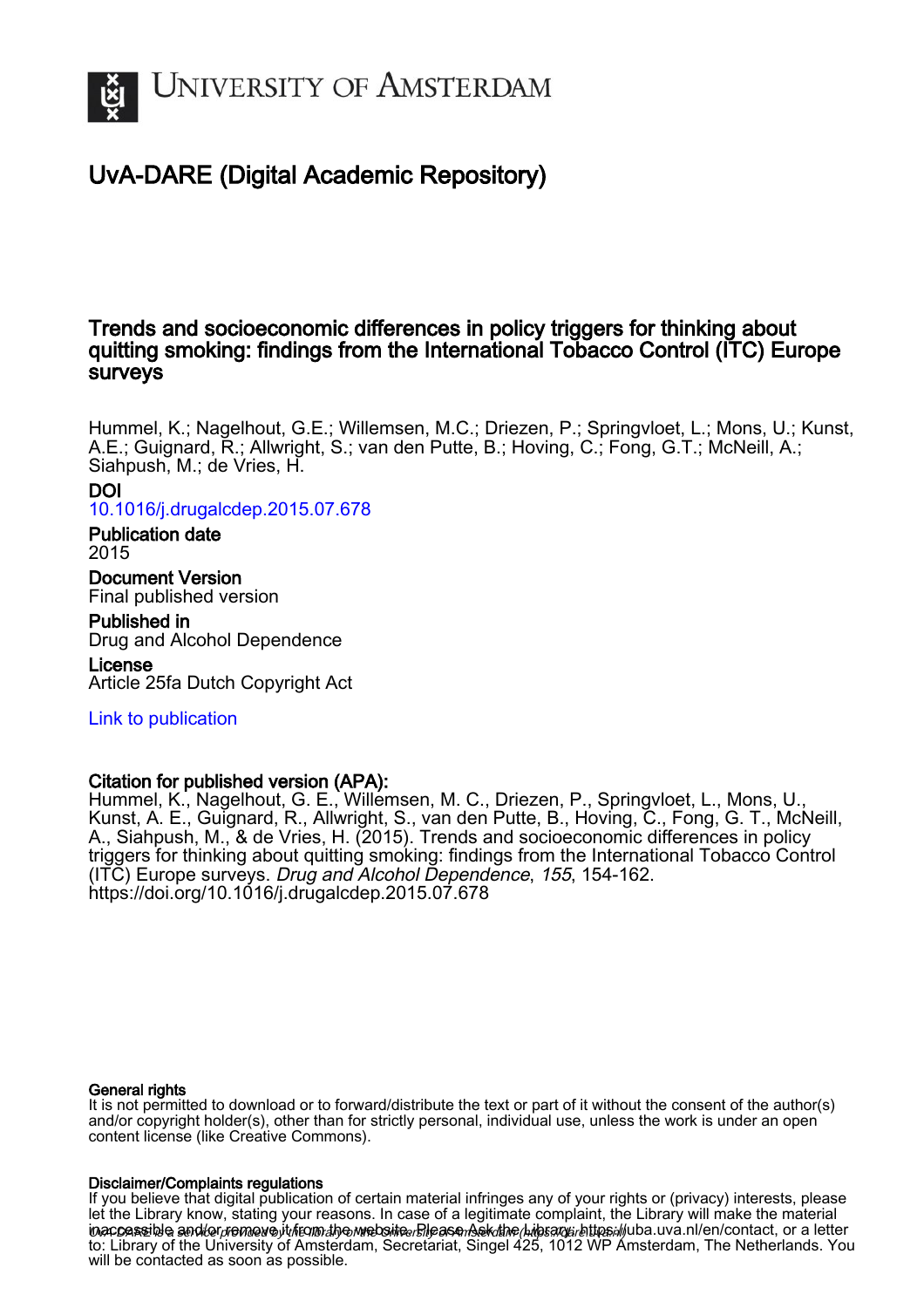

Contents lists available at [ScienceDirect](http://www.sciencedirect.com/science/journal/03768716)

# Drug and Alcohol Dependence



iournal homepage: [www.elsevier.com/locate/drugalcdep](http://www.elsevier.com/locate/drugalcdep)

# Trends and socioeconomic differences in policy triggers for thinking about quitting smoking: Findings from the International Tobacco Control (ITC) Europe Surveys



Karin Hummel<sup>a,\*</sup>, Gera E. Nagelhout<sup>a,b</sup>, Marc C. Willemsen<sup>a,b</sup>, Pete Driezen<sup>c</sup>, Linda Springvloet<sup>a</sup>, Ute Mons<sup>d,e</sup>, Anton E. Kunst<sup>f</sup>, Romain Guignard<sup>g</sup>, Shane Allwright<sup>h</sup>, Bas van den Putte $^{\text{i,j}}$ , Ciska Hoving $^{\text{a}}$ , Geoffrey T. Fong $^{\text{c,k}}$ , Ann McNeill $^{\text{l}}$ , Mohammad Siahpush<sup>m</sup>, Hein de Vries<sup>a</sup>

<sup>a</sup> Department of Health Promotion, Maastricht University (CAPHRI), Maastricht, The Netherlands

**b** Dutch Alliance for a Smokefree Society, The Hague, The Netherlands

<sup>c</sup> Department of Psychology, University of Waterloo, Waterloo, ON, Canada

<sup>d</sup> Division of Clinical Epidemiology and Aging Research, German Cancer Research Center (DKFZ), Heidelberg, Germany

<sup>e</sup> Unit Cancer Prevention, German Cancer Research Center (DKFZ), Heidelberg, Germany

<sup>f</sup> Department of Public Health, Academic Medical Centre, University of Amsterdam, Amsterdam, The Netherlands

<sup>g</sup> Scientific Affairs Department, National Institute for Health Promotion and Health Education (INPES), Saint-Denis, France

<sup>h</sup> Department of Public Health and Primary Care, Trinity College Dublin, University of Dublin, Dublin, Republic of Ireland

<sup>i</sup> Department of Communication, University of Amsterdam (ASCoR), Amsterdam, The Netherlands

j Trimbos Institute, Netherlands Institute for Mental Health and Addiction, Utrecht, The Netherlands

<sup>k</sup> Ontario Institute for Cancer Research, Toronto, ON, Canada

<sup>1</sup> King's College London, Institute of Psychiatry, Psychology and Neuroscience, UK Centre for Tobacco and Alcohol Studies, London, UK

<sup>m</sup> Department of Health Promotion, College of Public Health, University of Nebraska Medical Center, Omaha, NE, USA

## a r t i c l e i n f o

Article history: Received 18 March 2015 Received in revised form 7 July 2015 Accepted 25 July 2015 Available online 31 July 2015

Keywords: Cessation Socioeconomic status Public policy

## a b s t r a c t

Introduction: The aim of the current study is to investigate trends and socioeconomic differences in policy triggers for thinking about quitting in six European countries.

Methods: Data were derived from all available survey waves of the International Tobacco Control (ITC) Europe Surveys (2003–2013). France conducted three survey waves  $(n=1420-1735)$ , Germany three waves ( $n = 515-1515$ ), The Netherlands seven waves ( $n = 1420-1668$ ), Ireland three waves  $(n = 582-1071)$ , Scotland two waves  $(n = 461-507)$ , and the rest of the United Kingdom conducted seven survey waves (n = 861-1737). Smokers were asked whether four different policies (cigarette price, smoking restrictions in public places, free or lower cost medication, and warning labels on cigarette packs) influenced them to think about quitting. Generalized Estimating Equation (GEE) models were estimated for each country.

Results: Cigarette price was mentioned most often in all countries and across all waves as trigger for thinking about quitting. Mentioning cigarette price and warning labels increased after the implementation of price increases and warning labels in some countries, while mentioning smoking restrictions decreased after their implementation in four countries. All studied policy triggers were mentioned more often by smokers with low and/or moderate education and income than smokers with high education and income. The education and income differences did not change significantly over time for most policies and in most countries.

Conclusions: Tobacco control policies work as a trigger to increase thoughts about quitting, particularly in smokers with low education and low income and therefore have the potential to reduce health inequalities in smoking.

© 2015 Elsevier Ireland Ltd. All rights reserved.

∗ Corresponding author. Present address: P. Debyeplein 1, 6229 HA, Maastricht, The Netherlands. Tel.: +31 43 388 2400. E-mail address: [Karin.Hummel@maastrichtuniversity.nl](mailto:Karin.Hummel@maastrichtuniversity.nl) (K. Hummel).

[http://dx.doi.org/10.1016/j.drugalcdep.2015.07.678](dx.doi.org/10.1016/j.drugalcdep.2015.07.678) 0376-8716/© 2015 Elsevier Ireland Ltd. All rights reserved.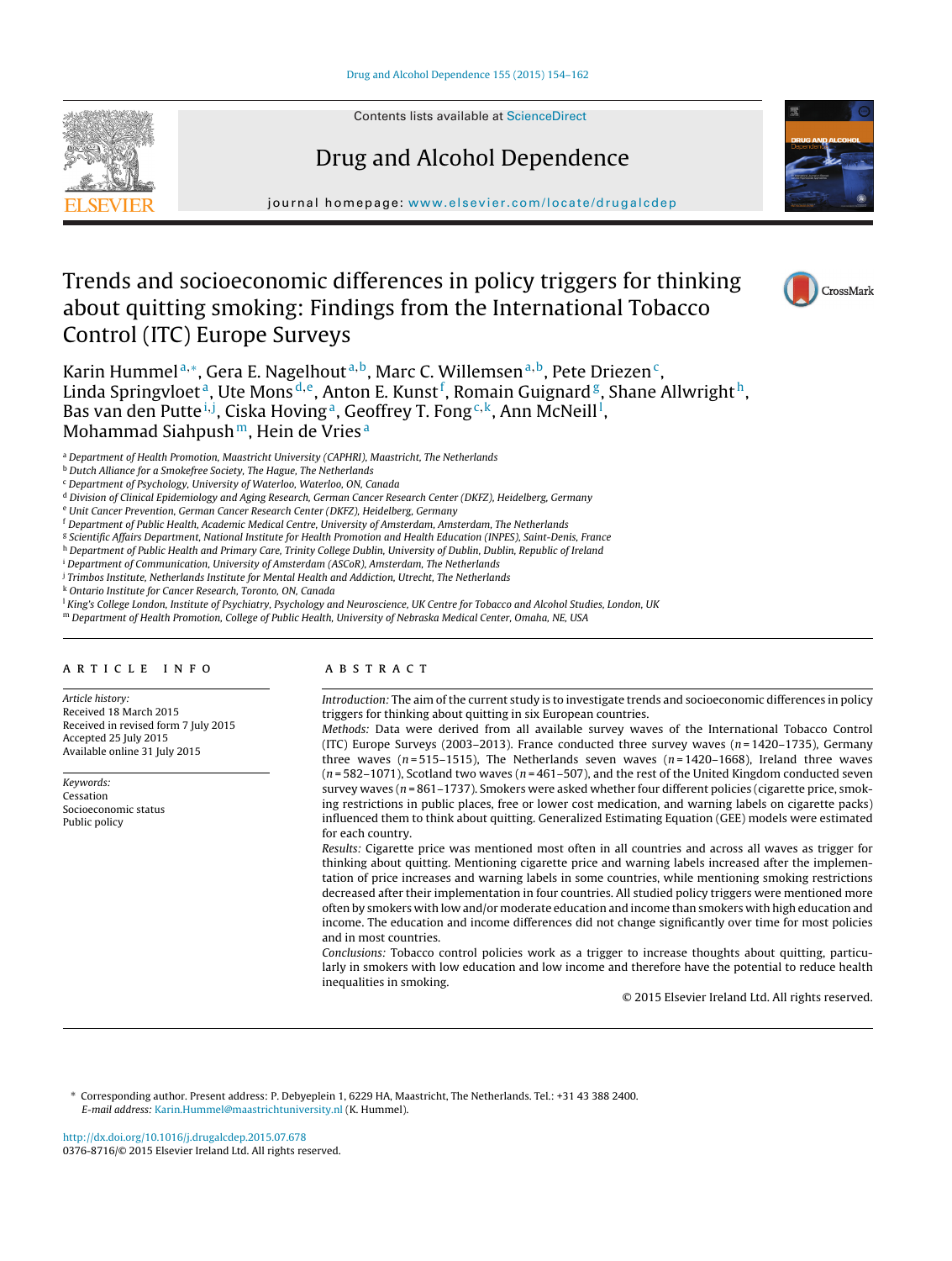## **1. Introduction**

Despite the implementation of multiple tobacco control policies and smoking cessation interventions in many countries, tobacco use remains the number one preventable cause of death and disease [\(WHO,](#page-9-0) [2012\).](#page-9-0) Increasingly, the burden of tobacco use has become concentrated within low socioeconomic status (SES) groups [\(Giskes](#page-8-0) et [al.,](#page-8-0) [2005;](#page-8-0) [Harper](#page-8-0) [and](#page-8-0) [Lynch,](#page-8-0) [2007;](#page-8-0) [Hiscock](#page-8-0) et [al.,](#page-8-0) [2012;](#page-8-0) [Hosseinpoor](#page-8-0) et [al.,](#page-8-0) [2012\),](#page-8-0) and tobacco use has been found to account for a considerable proportion of the health inequalities as a function of SES. Thus, it is becoming increasingly important to understand what factors trigger quitting among low SES smokers to inform public health policies and programs that could increase quitting among those population groups for whom quitting is considerably more difficult [\(Hiscock](#page-8-0) et [al.,](#page-8-0) [2012\).](#page-8-0)

Research has confirmed the basic theoretical notion that thinking about quitting is an essential prerequisite for attempting to quit ([Caleyachetty](#page-8-0) et [al.,](#page-8-0) [2012;](#page-8-0) [Fong](#page-8-0) et [al.,](#page-8-0) [2006\).](#page-8-0) Specific environmental cues can be beneficial to trigger people's intentions to change their behavior, as described for example in the Health Belief Model ([Rosenstock,](#page-8-0) [1974\),](#page-8-0) Reasoned Action Approach [\(Fishbein](#page-8-0) [and](#page-8-0) [Ajzen,](#page-8-0) [2010\),](#page-8-0) Social Cognitive Theory ([Bandura,](#page-8-0) [1986\),](#page-8-0) and Protection Motivation Theory [\(Rogers](#page-8-0) [and](#page-8-0) [Prentice-Dunn,](#page-8-0) [1997\).](#page-8-0) A policy or change in policy could be such a trigger. For example, the implementation of smoking restrictions in public places can be a trigger for smokers to re-evaluate their smoking behavior ([Hammond](#page-8-0) et [al.,](#page-8-0) [2004\).](#page-8-0) If these policy triggers are weaker for low SES smokers in stimulating quitting, such policies may widen SES differences.

Several studies have identified the reasons smokers cite for quitting smoking. The most frequently mentioned reason is concern for one's current as well as future health ([Baha](#page-8-0) [and](#page-8-0) [Le](#page-8-0) [Faou,](#page-8-0) [2010;](#page-8-0) [Gallus](#page-8-0) et [al.,](#page-8-0) [2013;](#page-8-0) [Grotvedt](#page-8-0) [and](#page-8-0) [Stavem,](#page-8-0) [2005;](#page-8-0) [Kaleta](#page-8-0) et [al.,](#page-8-0) [2012;](#page-8-0) [McCaul](#page-8-0) et [al.,](#page-8-0) [2006;](#page-8-0) [Pisinger](#page-8-0) et [al.,](#page-8-0) [2011;](#page-8-0) [Vangeli](#page-8-0) [and](#page-8-0) [West,](#page-8-0) [2008\).](#page-8-0) Other reasons include social pressure, children, disliking being addicted, improving physical fitness, and financial costs. Some studies also investigated income or education differences regarding these reasons ([Grotvedt](#page-8-0) [and](#page-8-0) [Stavem,](#page-8-0) [2005;](#page-8-0) [Pisinger](#page-8-0) et [al.,](#page-8-0) [2011;](#page-8-0) [Vangeli](#page-8-0) [and](#page-8-0) [West,](#page-8-0) [2008\).](#page-8-0) These studies generally conclude that low SES smokers are more likely than high SES smokers to quit smoking because of the costs and because of current health-related reasons. Smokers with high income are more likely to quit smoking because they dislike being addicted.

There have been few studies on income and education differences regarding policy triggers that influence thinking about quitting smoking. One study conducted in England tested whether there existed SES differences in mentioning various triggers for quitting ([Vangeli](#page-9-0) [and](#page-9-0) [West,](#page-9-0) [2008\).](#page-9-0) For smoking restrictions, no SES differences were found; in contrast, warning labels and financial costs were more often mentioned by low SES groups. Another study found that after the implementation of workplace smoking restrictions in France, smoking restrictions were mentioned more frequently by employed than unemployed smokers as motive for wanting to quit, but in general this reason was reported quite rarely ([Baha](#page-8-0) [and](#page-8-0) [Le](#page-8-0) [Faou,](#page-8-0) [2010\).](#page-8-0) However, these studies were conducted at only one measurement point in time and only in one country. Therefore, it is unknown whether mentioning policy triggers for quitting and socioeconomic differences change after the implementation of policies.

The aim of the current study was to investigate trends and socioeconomic differences in policy triggers for thinking about quitting in six European countries: France, Germany, The Netherlands, Ireland, Scotland, and the rest of the United Kingdom (UK). These countries have ratified the WHO Framework Convention on Tobacco Control (FCTC) ([WHO,](#page-9-0) [2003\).](#page-9-0) Furthermore, they implemented cigarette price increases, smoking restrictions in public places, reimbursement of cessation medication, and warning labels, although the specific regulations vary.

An overview of the implementation dates of policies in the included countries is shown in [Fig.](#page-3-0) 1. The timing and magnitude of retail cigarette price changes varied between countries [\(European](#page-8-0) [Commission,](#page-8-0) [2014\).](#page-8-0)We adjusted the retail cigarette prices for inflation in each country ([The](#page-9-0) [World](#page-9-0) [Bank,](#page-9-0) [2015\)](#page-9-0) and only included adjusted price increases of atleast 5% because larger price increases were associated with more smokers reporting to consider quitting in previous research ([Guillaumier](#page-8-0) et [al.,](#page-8-0) [2014;](#page-8-0) [Scollo](#page-8-0) et [al.,](#page-8-0) [2013\).](#page-8-0) Smoking restrictions in public places were implemented in all countries, but there were exceptions in some countries (e.g., in Germany smoking restrictions vary between federal states). All countries, except Germany, had at least some level of reimbursement for stop-smoking medication, but in The Netherlands, the reimbursement was introduced in 2011, discontinued in 2012, and reinstated in 2013. Finally, warning labels on cigarette packs were mandatory in the six countries; France implemented textual warning labels in 2003 and pictorial warning labels between 2010 and 2011 and thus changed the health warnings during the current study. Germany and The Netherlands implemented textual warning labels in 2003 and 2002, respectively, and had them throughout the whole study period. Ireland implemented textual warning labels in 2002 and pictorial warning labels in 2013. The UK (including Scotland) implemented textual warning labels in 2003 and pictorial warning labels between 2008 and 2010. The UK thus also changed the health warnings during the current study, but no Scottish data from the time after the implementation were available.

With data from the International Tobacco Control (ITC) Europe Surveys, we examined trends in self-reported triggers for as many as seven yearly waves in some countries. The following research questions were addressed: (1) Do self-reported triggers for thinking about quitting change over time?, (2) Are there education and income differences regarding reporting these triggers?, and (3) Do these education and income differences change over time?

### **2. Methods**

#### 2.1. Design and samples

Data from the ITC Surveys in six European countries were analyzed: France, Germany, The Netherlands, Ireland, Scotland, and the rest of the UK. The ITC Surveys follow a longitudinal cohort design. The countries varied with respect to the number of survey waves and the time interval between survey waves [\(Fig.](#page-3-0) 1). The study period ranged from 2003 until 2013. As in all countries participating in ITC, respondents in the ITC Europe Surveys who were lost to attrition were replenished by recruiting new respondents from the same sampling frame to the cohort at every survey wave, except for Germany wave 2 and 3, Ireland wave 3, and UK wave 8 where replenishment was not possible due to funding constraints. Drop-out between the first and the last included wave ranged across countries between 35% in Scotland (two waves) and 88.5% in the UK (seven waves). In all countries, younger smokers were more likely to drop out of the sample and in France and Scotland smokers with low education. In each of the six countries, the sampling was at the national level. For the current study, smokers of 18 years and older in each wave were included in the analyses. Smokers were defined as respondents who smoked at least 100 cigarettes in their lifetime and were currently smoking cigarettes at least monthly. More details about the specific methods and the theoretical framework of the ITC Project are published elsewhere [\(Fong](#page-8-0) et [al.,](#page-8-0) [2006;](#page-8-0) [The](#page-8-0) [International](#page-8-0) [Tobacco](#page-8-0) [Control](#page-8-0) [Evaluation](#page-8-0) [Project,](#page-8-0) [2014;](#page-8-0) [Thompson](#page-8-0) et [al.,](#page-8-0) [2006\).](#page-8-0)

For the current study, all available survey waves of all ITC Europe countries were used, with two exceptions. Wave 2 of The Netherlands Survey was excluded because this was a 'subwave' in-between the yearly survey waves with a smaller sample size. Wave 1 of the UK Survey was excluded because the outcome variables were not yet measured in that wave; Scottish data were excluded from all the UK waves. The number of studied survey waves ranged between two (Scotland) and seven (UK) per country. Also, sample sizes varied between countries and survey waves (1420–1735 in France; 515–1515 in Germany; 1393–1668 in The Netherlands; 582–1071 in Ireland; 461–507 in Scotland; 861–1737 in the UK). All countries surveyed respondents via the telephone except for The Netherlands, where the internet was used.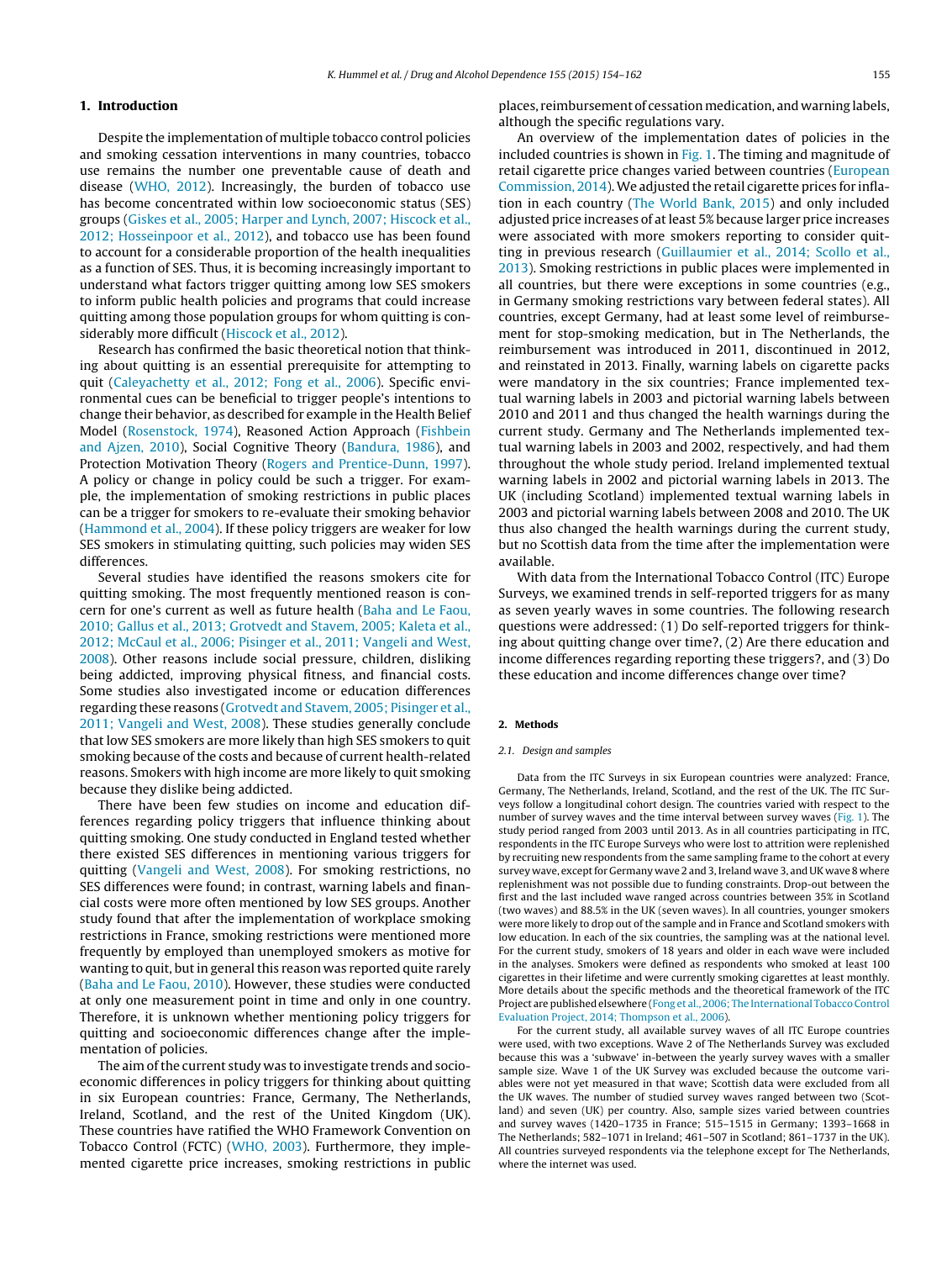<span id="page-3-0"></span>

**Fig. 1.** Timeline of changes in tobacco control policies in the six countries, including timing of the survey waves and number of respondents.

#### 2.2. Measurements

Smokers were asked whether four different policies led them to think about quitting: 'In the past 6 months, have each of the following things led you to think about quitting?' (1) The price of cigarettes, (2) Smoking restrictions in public places like restaurants, cafes and pubs,(3) Free, or lower cost, stop-smoking medication,(4) Warning labels on cigarette packages. Response options were: not at all, somewhat, very much. The answers were dichotomized into 'not at all' (0) and 'somewhat' and 'very much' (1).

Furthermore, respondents were asked about their level of completed education and their income. Due to differences in educational systems across the six countries, the measures of completed education were only partially comparable. Completed education was categorized into low (none completed, elementary school and lower secondary education), moderate (secondary vocational education and middle secondary education), and high (upper secondary education, university and post-graduate). Respondents from The Netherlands, Ireland, Scotland, and the rest of the UK were asked about their monthly gross household income, while respondents from France and Germany reported their monthly net household income. The response options for the income question were not the same across the countries. Therefore, within each country, a three-level income variable was created: low, moderate, and high. This approximated an even distribution as closely as possible, which allowed comparisons to be made across countries. Respondents also had the opportunity to refuse to answer the income question or answer it with 'don't know'. This group was relatively small in most countries [\(Table](#page-4-0) 1). Sensitivity analyses with and without an extra category for respondents who did not answer the income question were performed for Germany and The Netherlands where this group was largest. This did not change the pattern of the results and therefore, this group was excluded from all reported analyses.

Other covariates were gender, age, and level of nicotine dependence. Age was categorized into: 18–24 years, 25–39 years, 40–54 years, and 55 years and older. The Heaviness of Smoking Index (HSI) was used as indicator of level of nicotine dependence [\(Heatherton](#page-8-0) et [al.,](#page-8-0) [1989\).](#page-8-0) This index is the sum of the categorized number of cigarettes smoked per day and the time to the first cigarette of the day.

The range of the HSI is from 0 to 6, with a higher score indicating higher nicotine dependence.

#### 2.3. Analyses

All analyses were conducted with SPSS version 20.0. In all analyses, sampling weights were computed based on gender and age and applied within each country. Pearson Chi-Square analyses were conducted for each country to assess statistical significance of changes in mentioning whether the four policies led smokers to think about quitting between each pair of two consecutive waves. We expected that the implementation of a policy would be followed by an increase of mentioning this policy as a trigger in the subsequent survey wave. Therefore, we calculated the percentage of increases when these were expected and compared this with the percentage of increases when these were not expected. The exact timing of the implementation of the policies and the timing of the survey waves (depicted schematically in Fig. 1) was used to determine the expectations (indicated with shadings in [Table](#page-4-0) 2).

Furthermore, Generalized Estimating Equation (GEE) models were estimated for each country. Outcome measures in the GEE analyses were the dichotomized four policy triggers for thinking about quitting. Therefore, the binomial distribution and the logit link were used ([Ballinger,](#page-8-0) [2004\).](#page-8-0) The unstructured correlation structure was used because this structure is most valid for large samples [\(Jin,](#page-8-0) [2011\).](#page-8-0) The repeated measure variable was survey wave, and the parameters of interest were income, education, and wave. All GEE analyses were adjusted for gender, age group at baseline, and HSI. Furthermore, we adjusted for respondents' number of survey waves (time in sample) because previous research has shown that survey responses can vary as a function of time in sample ([Driezen](#page-8-0) [and](#page-8-0) [Thompson,](#page-8-0) [2011\).](#page-8-0) Moreover, we included interaction terms on top of the main effects for income by survey wave and for education by survey wave in separate analyses to examine whether income and education differences changed over time. Every analysis was conducted for each country separately. Due to the relatively large number of comparisons being made, an alpha level for significant differences of <0.01 was chosen ([Lang](#page-8-0) [and](#page-8-0) [Secic,](#page-8-0) [2006\).](#page-8-0)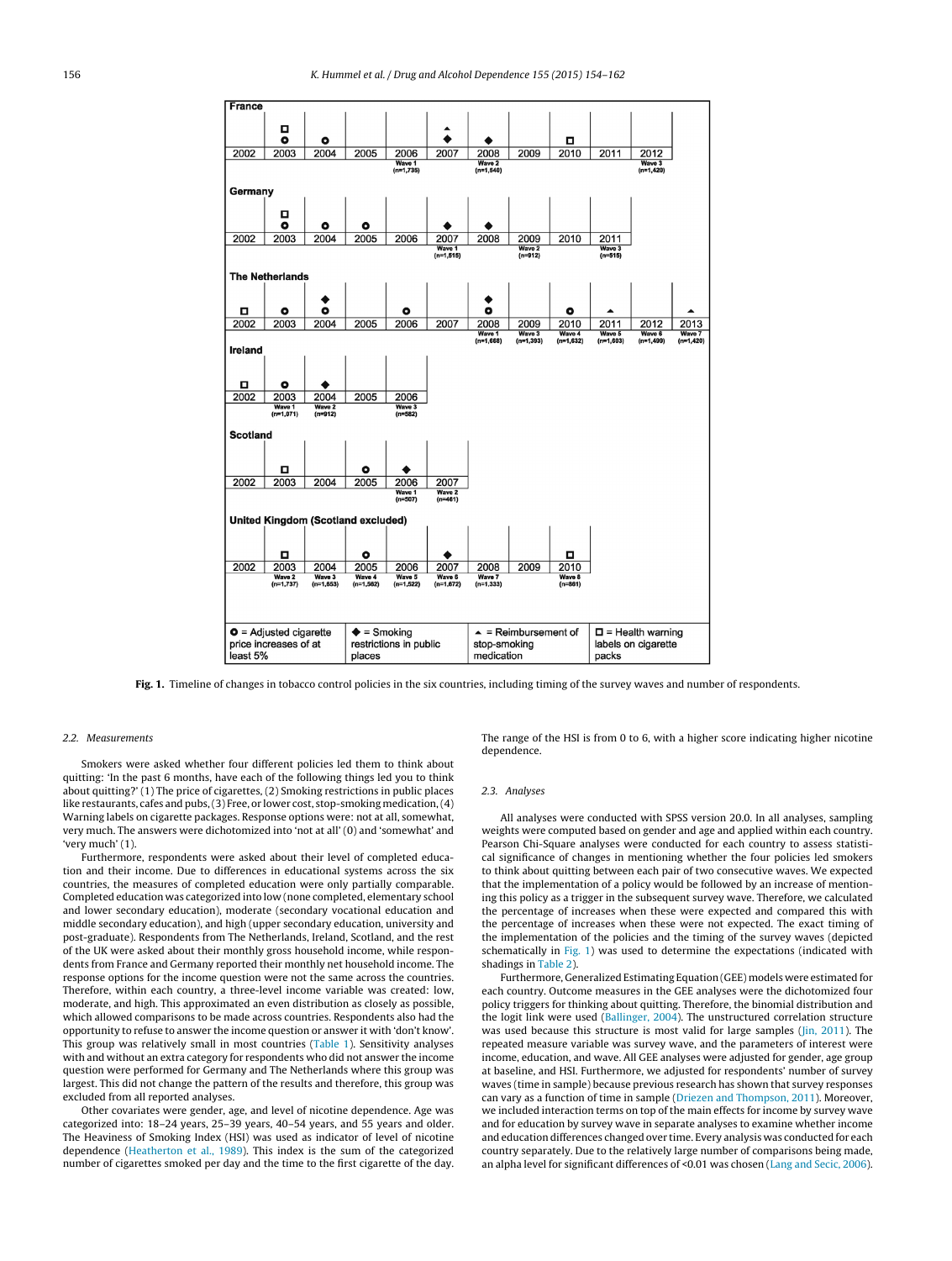### <span id="page-4-0"></span>**Table 1**

Sample characteristics of smokers at first included survey wave, by country (weighted data).

|                        | France<br>(2006)<br>$n = 1735$ | Germany<br>(2007)<br>$n = 1515$ | The Netherlands<br>(2008)<br>$n = 1668$ | Ireland<br>(2003)<br>$n = 1071$ | Scotland<br>(2006)<br>$n = 507$ | UK (Scotland<br>excluded) (2003)<br>$n = 1737$ |
|------------------------|--------------------------------|---------------------------------|-----------------------------------------|---------------------------------|---------------------------------|------------------------------------------------|
| Sex                    |                                |                                 |                                         |                                 |                                 |                                                |
| Male $(\%)$            | 55.7                           | 57.7                            | 54.3                                    | 51.3                            | 54.3                            | 49.0                                           |
| Age group              |                                |                                 |                                         |                                 |                                 |                                                |
| 18–24 years $(\%)$     | 17.5                           | 13.7                            | 11.5                                    | 20.2                            | 11.5                            | 15.2                                           |
| 25-39 years (%)        | 35.6                           | 31.0                            | 29.3                                    | 36.2                            | 25.5                            | 31.8                                           |
| 40-54 years (%)        | 32.5                           | 36.1                            | 34.8                                    | 25.7                            | 33.1                            | 29.9                                           |
| 55 years and older (%) | 14.4                           | 19.1                            | 24.5                                    | 17.9                            | 29.9                            | 23.1                                           |
| Education              |                                |                                 |                                         |                                 |                                 |                                                |
| Low $(\%)$             | 16.9                           | 22.6                            | 37.9                                    | 31.7                            | 23.0                            | 37.6                                           |
| Moderate (%)           | 36.3                           | 37.0                            | 42.7                                    | 34.1                            | 35.3                            | 23.8                                           |
| $High (\%)$            | 46.8                           | 40.5                            | 19.4                                    | 34.1                            | 41.7                            | 38.5                                           |
| Income                 |                                |                                 |                                         |                                 |                                 |                                                |
| Low $(\%)$             | 40.6                           | 37.6                            | 36.6                                    | 33.4                            | 38.1                            | 27.3                                           |
| Moderate (%)           | 29.0                           | 26.2                            | 26.9                                    | 21.8                            | 41.7                            | 33.9                                           |
| $High (\%)$            | 27.0                           | 22.4                            | 14.9                                    | 35.9                            | 11.7                            | 31.7                                           |
| Not reported (%)       | 3.4                            | 13.9                            | 21.6                                    | 8.9                             | 8.5                             | 7.0                                            |

 ${\sf Sensitivity}$  analyses (adjusted GEE analyses) concerning the association between mentioning a policy as trigger and making a quit attempt in the next year revealed acceptable associations. Mentioning cigarette price was significantly associated with quit attempts in all countries except for the UK (including Scotland). Mentioning smoking restrictions was associated with quit attempts

in The Netherlands, Ireland and the UK (excluding Scotland). Mentioning free or lower cost medication was associated with quit attempts in all countries except for Ireland and Scotland. Mentioning warning labels was associated with quit attempts in all countries except for France, The Netherlands and Scotland.

#### **Table 2**

Percentages of smokers who answered 'yes' to the question whether a certain policy would lead them to think about quitting (weighted data)<sup>a</sup>.

|                                                                                                                                                                           | Price of<br>cigarettes<br>$(\%)$                     | Smoking<br>restrictions in<br>public places (%)             | Free or<br>lower cost<br>medication (%)                                            | Warning labels<br>on cigarette<br>packs (%)                         |
|---------------------------------------------------------------------------------------------------------------------------------------------------------------------------|------------------------------------------------------|-------------------------------------------------------------|------------------------------------------------------------------------------------|---------------------------------------------------------------------|
| France<br>Wave $1(n=1735)$<br>Wave $2(n=1540)$<br>Wave $3(n = 1420)$                                                                                                      | 61.8<br>62.8<br>$76.1$ **                            | 35.6<br>30.2<br>23.6                                        | Not measured                                                                       | 33.9<br>30.8<br>36.1                                                |
| Germany<br>Wave $1(n = 1515)$<br>Wave $2(n=912)$<br>Wave $3(n=515)$                                                                                                       | 72.3<br>70.9<br>64.6                                 | 39.4<br>$30.3^*$<br>25.6                                    | 21.8<br>$16.1$ <sup>*</sup><br>16.7                                                | 27.9<br>28.4<br>24.5                                                |
| The Netherlands<br>Wave $1(n = 1668)$<br>Wave $3(n = 1393)$<br>Wave $4(n=1632)$<br>Wave $5(n = 1603)$<br>Wave $6(n = 1499)$<br>Wave $7(n = 1420)$                         | 52.2<br>57.1<br>52.1<br>61.5<br>60.9<br>67.0         | 37.1<br>30.6<br>$25.4$ <sup>*</sup><br>25.6<br>27.2<br>24.8 | 29.1<br>$39.4$ **<br>$30.8^*$<br>34.5<br>32.0<br>28.7                              | 16.8<br>19.4<br>17.5<br>17.7<br>15.4<br>15.0                        |
| Ireland<br>Wave $1(n = 1071)$<br>Wave $2(n=912)$<br>Wave $3(n=582)$                                                                                                       | 76.5<br>73.3<br>73.3                                 | 60.4<br>56.7<br>$48.2$ <sup>*</sup>                         | 41.5<br>41.2<br>$51.6$ **                                                          | 47.5<br>46.1<br>42.1                                                |
| Scotland<br>Wave $1(n=507)$<br>Wave $2(n=461)$                                                                                                                            | 69.7<br>71.5                                         | 53.3<br>42.5                                                | 49.0<br>46.2                                                                       | 39.7<br>39.0                                                        |
| UK (Scotland excluded)<br>Wave $2(n = 1737)$<br>Wave $3(n=1653)$<br>Wave $4(n=1562)$<br>Wave $5(n = 1522)$<br>Wave $6(n = 1672)$<br>Wave $7(n=1333)$<br>Wave $8(n = 861)$ | 65.5<br>69.1<br>71.5<br>71.0<br>65.0<br>62.4<br>65.2 | 35.1<br>41.4<br>$52.2$ **<br>53.8<br>51.5<br>49.1<br>45.8   | 36.8<br>$44.4$ <sup>*</sup><br>$49.2$ <sup>*</sup><br>45.8<br>42.5<br>39.0<br>42.6 | 41.8<br>38.3<br>37.9<br>35.4<br>$30.1$ <sup>*</sup><br>33.8<br>40.9 |
| n increases when expected<br>n increases when not expected                                                                                                                | $2/4 = 50%$<br>$2/14 = 14%$                          | $0/6 = 0%$<br>$2/12 = 17%$                                  | $0/2 = 0%$<br>$4/14 = 29%$                                                         | $2/2 = 100%$<br>$0/16 = 0%$                                         |

 $a$  p-Values for Pearson Chi-Square tests of differences with the previous survey wave.

Shaded cells are cells in which increases are expected based on policy changes (as depicted in [Fig.](#page-3-0) 1).

 $p$  < 0.01.  $\frac{1}{p}$  > 0.001.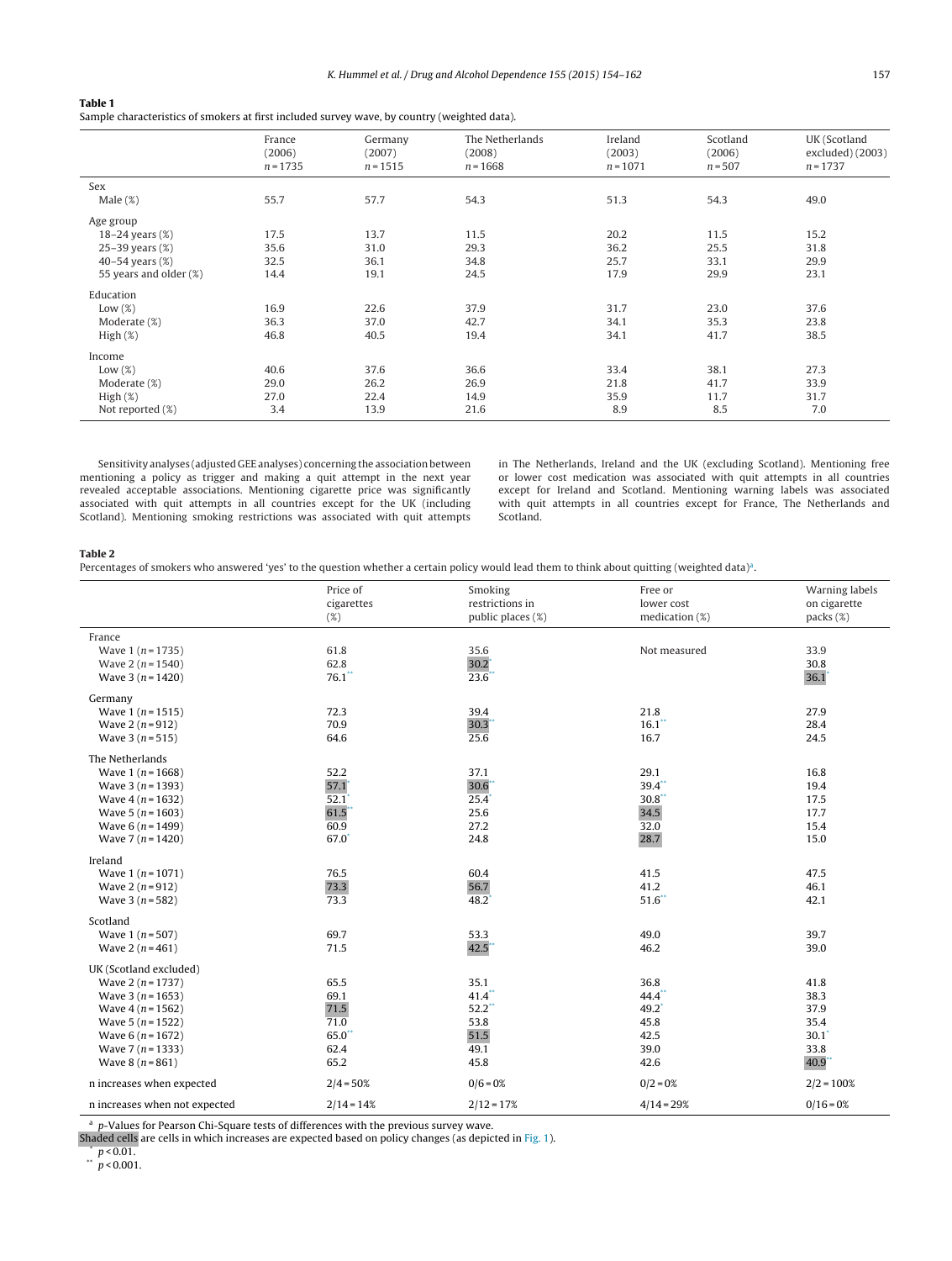#### 2.4 Fthics

The surveys were cleared for ethics by the Research Ethics Board of the University of Waterloo and by the appropriate institutions of each country when needed.

### **3. Results**

### 3.1. Sample description

[Table](#page-4-0) 1 shows the socio-demographic characteristics of smokers of the first wave that was included for each country (wave 2 for the UK, wave 1 for the other countries). The Netherlands and the UK (excluding Scotland) had the highest percentage of low education smokers. A greater percentage of German and Dutch smokers did not report their income.

### 3.2. Most frequently reported triggers

[Table](#page-4-0) 2 shows the frequencies of smokers who reported that a specific policy was a trigger for them to think about quitting by country and wave. Mentioning cigarette price as trigger ranged on average from 59% in The Netherlands to 74% in Ireland. Mentioning smoking restrictions in public places ranged on average from 29% in The Netherlands to 55% in Ireland. Mentioning free or lower cost medication ranged on average from 18% in Germany to 48% in Scotland. Mentioning warning labels as a trigger for thinking about quitting ranged on average from 17% in The Netherlands to 45% in Ireland.

By far the most common reported policy trigger in all countries at all waves was cigarette price. The second most frequently reported policy trigger was free or lower cost of cessation medication in The Netherlands, Ireland, and Scotland, and smoking restrictions in public places in Germany and the rest of the UK. The least common policy trigger was warning labels on cigarette packs in all countries except in France, where it was the second most common trigger at wave 3.

Shaded cells in [Table](#page-4-0) 2 indicate where an increase was expected based on a change in a tobacco control measure (i.e., cigarette price increase, introduction or intensifying of smoking restrictions, free or lower cost medication, and warning labels). Across the four policy domains, the percentage of significant increases where these were expected was 29% (4 out of 14) while the percentage of significant increases where these were not expected was 14% (8 out of 56). Regarding smoking restrictions in public places, we found significant decreases in four countries when increases were expected.

#### 3.3. Changes in triggers over time

[Table](#page-6-0) 3 shows the results of the GEE analyses by country which examined income, education, and time (survey wave) differences in mentioning policy triggers for thinking about quitting. Price of cigarettes as a trigger for thinking about quitting increased significantly across survey waves in France (OR =  $1.24$ ,  $p < 0.001$ ) and The Netherlands (OR = 1.13,  $p$  < 0.001), while no change across waves could be demonstrated in the other countries. Reporting smoking restrictions decreased in France (OR =  $0.72$ ,  $p < 0.001$ ), Germany ( $OR = 0.72$ ,  $p < 0.001$ ), The Netherlands ( $OR = 0.92$ ,  $p < 0.001$ ), and Scotland (OR = 0.66,  $p = 0.005$ ). No change could be demonstrated in Ireland and it increased in the UK (OR =  $1.14$ ,  $p < 0.001$ ). There was no significant change across survey waves in mentioning free or lower cost medication as a trigger for thinking about quitting in any of the countries where this question was asked (it was not assessed in France). There was a significant decrease across waves in reporting warning labels on cigarette packs as a trigger for thinking about quitting in the UK (OR = 0.95,  $p$  < 0.001), but no change over time could be demonstrated in the other countries.

### 3.4. Education and income differences

As shown in [Table](#page-6-0) 3, price of cigarettes was more often reported as a trigger for thinking about quitting by moderate education (compared to high education) smokers in Germany and Scotland, and more often by low and/or moderate income (compared to high income) smokers in France, Germany, The Netherlands, and Scotland. For the UK, the interaction between education and survey wave was significant ( $p = 0.004$ ). Stratified analyses for the UK (not shown in tables) showed that reporting of price of cigarettes as a trigger for thinking about quitting increased across waves among high education smokers, while it decreased among moderate education smokers, but both associations were not significant.

Smoking restrictions in public places were more often mentioned by smokers with low education in Germany, and more often by smokers with low and moderate income in France. The interaction between education and survey wave was significant for Scotland ( $p = 0.009$ ). Stratified analyses showed that the decrease in reporting of smoking restrictions as a trigger in Scotland was larger among high education smokers. Also, the interaction between income and survey wave was significant for reporting of smoking restrictions as a trigger for Scotland ( $p = 0.009$ ) and the rest of the UK ( $p = 0.006$ ). Stratified analyses showed that the decrease across waves was larger among moderate income smokers than high income smokers in Scotland, and that the increase was larger among high income smokers than among low and moderate income smokers in the UK.

Free or lower cost medication was reported more often by smokers with low and/or moderate education in Germany and The Netherlands, and more often by low and/or moderate income smokers in Germany, The Netherlands, Ireland, and the UK.

Warning labels on cigarette packs were mentioned more often by low education smokers in Scotland, and more often by low and/or moderate income smokers in France, The Netherlands, and Ireland. The interaction between education and survey wave was significant for France ( $p = 0.007$ ). Stratified analyses showed that there was an increase in reporting of warning labels as a trigger for thinking about quitting among low education smokers in France, while no change could be demonstrated among smokers with moderate and high education.

## **4. Discussion**

The aim of the current study was to examine trends and socioeconomic differences in reporting four policies as a trigger for thinking about quitting among smokers in six European countries. We found that cigarette price was mentioned most often by smokers in all countries and across survey waves as a trigger for thinking about quitting. This is in line with previous studies, which found that cigarette price increases can stimulate smoking cessation and motivation to quit ([Brown](#page-8-0) et [al.,](#page-8-0) [2014b;](#page-8-0) [Cavazos-Rehg](#page-8-0) et [al.,](#page-8-0) [2014;](#page-8-0) [Ross](#page-8-0) et [al.,](#page-8-0) [2011\).](#page-8-0) Another study in which respondents were asked how useful they thought different tobacco control policies are revealed that reimbursement for smoking cessation medication was much higher rated than price increases or the extension of smoking bans ([Ferketich](#page-8-0) et [al.,](#page-8-0) [2014\).](#page-8-0) The differences between this study and our study may be explained by the fact that this study measured how useful the general population thought the policies were, while our study measured whether policies triggered smokers to think about quitting.

The first research question was whether self-reported triggers for thinking about quitting would change over time. With respect to cigarette price, an increase in reporting of this trigger was seen in The Netherlands and France. This was in accordance with actual price increases corrected for inflation in The Netherlands. There were increases in mentioning this as a trigger between 2008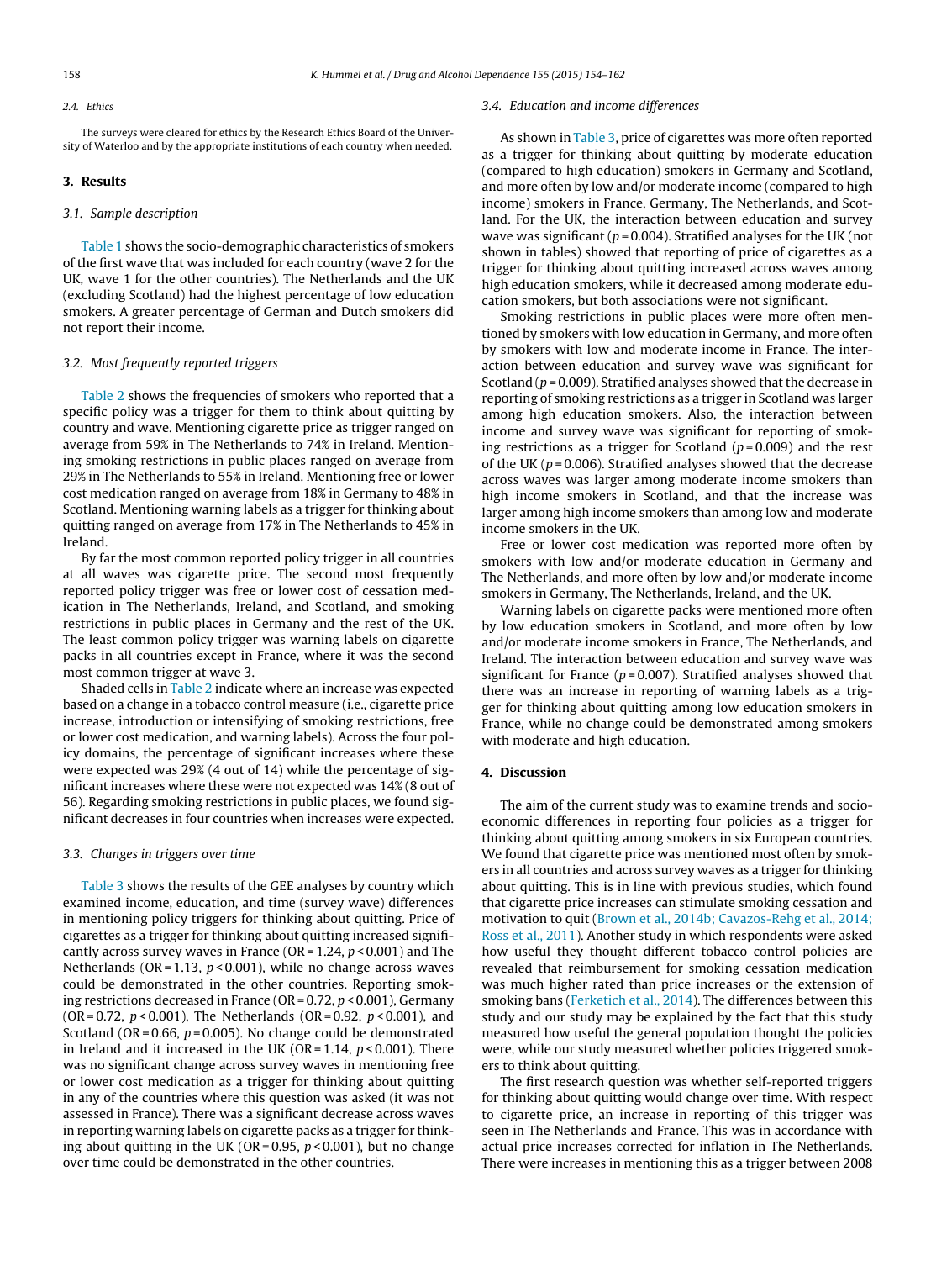#### <span id="page-6-0"></span>**Table 3**

GEE analyses<sup>a</sup> showing associations of time (wave), education, and income with four triggers for thinking about quitting for six countries (weighted data).

| Price of cigarettes                                  | France OR (95% CI)                 | Germany OR (95% CI)                | The Netherlands OR (95% CI)        | Ireland OR (95% CI)                | Scotland OR (95% CI)              | <b>UK OR (95% CI)</b>            |
|------------------------------------------------------|------------------------------------|------------------------------------|------------------------------------|------------------------------------|-----------------------------------|----------------------------------|
| Main effects                                         |                                    |                                    |                                    |                                    |                                   |                                  |
| Wave                                                 | $1.24(1.10 \text{ to } 1.39)^{''}$ | 0.91 (0.82 to 1.00)                | 1.13 (1.08 to 1.18)"               | 0.96 (0.70 to 1.31)                | 0.89 (0.68 to 1.18)               | 1.01 (0.98 to 1.04)              |
| Education                                            |                                    |                                    |                                    |                                    |                                   |                                  |
| High                                                 | 1.00                               | 1.00                               | 1.00                               | 1.00                               | 1.00                              | 1.00                             |
| Moderate                                             | 1.12 (0.95 to 1.33)                | 1.63 (1.28 to 2.06) <sup>**</sup>  | 1.04 (0.89 to 1.21)                | 0.82 (0.61 to 1.09)                | $2.10(1.28 \text{ to } 3.44)^{*}$ | 1.15 (1.00 to 1.31)              |
| Low                                                  | 1.28 (1.02 to 1.62)                | 1.35 (1.02 to 1.77)                | $0.95(0.80 \text{ to } 1.13)$      | 0.96 (0.70 to 1.30)                | 1.92 (1.14 to 3.25)               | 1.03 (0.89 to 1.18)              |
| Income                                               |                                    |                                    |                                    |                                    |                                   |                                  |
| High                                                 | 1.00                               | 1.00                               | 1.00                               | 1.00                               | 1.00                              | 1.00                             |
| Moderate                                             | 1.20 (1.03 to 1.40)                | 1.33 (1.07 to 1.65)                | 1.21 (1.05 to 1.40) <sup>*</sup>   | 1.03 (0.81 to 1.31)                | $2.20(1.31$ to $3.70)^{*}$        | 1.08 (0.96 to 1.21)              |
| Low                                                  | 1.45 (1.22 to 1.72)"               | 1.69 (1.34 to 2.14) <sup>*</sup>   | 1.41 $(1.21 \text{ to } 1.63)^{n}$ | 1.23 (0.94 to 1.60)                | 1.72 (0.97 to 3.04)               | 1.20 (1.04 to 1.38)              |
| Interaction effects (separate analyses) <sup>b</sup> |                                    |                                    |                                    |                                    |                                   |                                  |
| Education $\times$ wave                              | $p = 0.064$                        | $p = 0.367$                        | $p = 0.559$                        | $p = 0.339$                        | $p = 0.095$                       | $p = 0.004$                      |
| Income $\times$ wave                                 | $p = 0.562$                        | $p = 0.272$                        | $p = 0.088$                        | $p = 0.460$                        | $p = 0.420$                       | $p = 0.454$                      |
|                                                      |                                    |                                    |                                    |                                    |                                   |                                  |
| Smoking restrictions                                 | France OR (95% CI)                 | Germany OR (95% CI)                | The Netherlands OR (95% CI)        | Ireland OR (95% CI)                | Scotland OR (95% CI)              | <b>UK OR (95% CI)</b>            |
| Main effects                                         |                                    |                                    |                                    |                                    |                                   |                                  |
| Wave                                                 | $0.72(0.63 \text{ to } 0.81)^{**}$ | $0.72(0.65 \text{ to } 0.81)^{''}$ | $0.92$ (0.88 to 0.96)"             | 0.83 (0.64 to 1.08)                | $0.66(0.50 to 0.88)$ <sup>*</sup> | 1.14 $(1.11$ to $1.17)$ "        |
| Education                                            |                                    |                                    |                                    |                                    |                                   |                                  |
| High                                                 | 1.00                               | 1.00                               | 1.00                               | 1.00                               | 1.00                              | 1.00                             |
| Moderate                                             | 1.16 (0.98 to 1.37)                | 1.20 (0.97 to 1.48)                | $0.95(0.82 \text{ to } 1.11)$      | $0.95(0.75 \text{ to } 1.21)$      | 1.09 (0.73 to 1.62)               | 1.06 (0.94 to 1.20)              |
| Low                                                  | 1.28 (1.02 to 1.60)                | 1.43 (1.11 to 1.84) <sup>*</sup>   | 1.08 (0.90 to 1.29)                | 0.94 (0.73 to 1.22)                | 1.27 (0.80 to 2.01)               | 1.05 (0.93 to 1.19)              |
| Income                                               |                                    | 1.00                               |                                    |                                    | 1.00                              |                                  |
| High                                                 | 1.00                               |                                    | 1.00                               | 1.00                               |                                   | 1.00                             |
| Moderate                                             | 1.38 (1.18 to 1.62)                | 1.25 (1.00 to 1.56)                | 0.98 (0.84 to 1.15)                | 1.25 (1.02 to 1.54)                | 1.59 (0.94 to 2.68)               | 0.91 (0.81 to 1.01)              |
| Low                                                  | 1.39 (1.17 to 1.65)"               | 1.25 (1.00 to 1.56)                | 1.04 (0.88 to 1.23)                | 1.06 (0.84 to 1.32)                | 1.33 (0.76 to 2.33)               | 0.99 (0.88 to 1.13)              |
| Interaction effects (separate analyses) <sup>b</sup> |                                    |                                    |                                    |                                    |                                   |                                  |
| Education $\times$ wave                              | $p = 0.021$                        | $p = 0.055$                        | $p = 0.049$                        | $p = 0.434$                        | $p = 0.009$                       | $p = 0.540$                      |
| Income $\times$ wave                                 | $p = 0.079$                        | $p = 0.568$                        | $p = 0.644$                        | $p = 0.025$                        | $p = 0.009$                       | $p = 0.006$                      |
|                                                      |                                    |                                    |                                    |                                    |                                   |                                  |
| Free or lower cost medication                        | France OR (95% CI)                 | Germany OR (95% CI)                | The Netherlands OR (95% CI)        | Ireland OR (95% CI)                | Scotland OR (95% CI)              | <b>UK OR (95% CI)</b>            |
| Main effects                                         |                                    |                                    |                                    |                                    |                                   |                                  |
| Wave                                                 | Not measured                       | 0.98 (0.86 to 1.11)                | 0.98 (0.94 to 1.02)                | 1.02 (0.79 to 1.32)                | $0.84(0.62 \text{ to } 1.13)$     | 1.03 (1.00 to 1.05)              |
| Education                                            |                                    |                                    |                                    |                                    |                                   |                                  |
| High                                                 |                                    | 1.00                               | 1.00                               | 1.00                               | 1.00                              | 1.00                             |
| Moderate                                             |                                    | 1.98 (1.52 to 2.57)**              | 1.33 (1.13 to $1.56$ )**           | 1.12 (0.88 to 1.43)                | 1.52 (1.01 to 2.29)               | 1.10 (0.97 to 1.24)              |
| Low                                                  |                                    | 2.21 (1.63 to 3.00) <sup>**</sup>  | 1.21 (1.01 to 1.46)                | 1.34 (1.04 to 1.72)                | 1.77 (1.10 to 2.86)               | 1.13 (1.00 to 1.29)              |
| Income                                               |                                    |                                    |                                    |                                    |                                   |                                  |
| High                                                 |                                    | 1.00                               | 1.00                               | 1.00                               | 1.00                              | 1.00                             |
| Moderate                                             |                                    | 1.53 $(1.14$ to 2.04) <sup>*</sup> | 1.02 (0.87 to 1.20)                | 1.17 (0.94 to 1.47)                | 1.77 (1.03 to 3.04)               | 1.13 (1.01 to 1.26)              |
| Low                                                  |                                    | 1.50 (1.12 to 2.00) <sup>*</sup>   | 1.32 (1.13 to 1.56) <sup>*</sup>   | 1.57 (1.24 to 1.98)"               | 1.40 (0.77 to 2.54)               | 1.22 (1.08 to 1.39) <sup>*</sup> |
|                                                      |                                    |                                    |                                    |                                    |                                   |                                  |
| Interaction effects (separate analyses) <sup>b</sup> |                                    |                                    |                                    |                                    |                                   |                                  |
| Education $\times$ wave<br>Income $\times$ wave      |                                    | $p = 0.216$<br>$p = 0.811$         | $p = 0.184$<br>$p = 0.395$         | $p = 0.672$<br>$p = 0.110$         | $p = 0.563$<br>$p = 0.193$        | $p = 0.149$<br>$p = 0.254$       |
|                                                      |                                    |                                    |                                    |                                    |                                   |                                  |
| Warning labels on cigarette packs                    | France OR (95% CI)                 | Germany OR (95% CI)                | The Netherlands OR (95% CI)        | Ireland OR (95% CI)                | Scotland OR (95% CI)              | <b>UK OR (95% CI)</b>            |
| Main effects                                         |                                    |                                    |                                    |                                    |                                   |                                  |
| Wave                                                 | 1.11 (0.99 to 1.23)                | 0.94 (0.85 to 1.04)                | 0.96 (0.91 to 1.01)                | 0.77 (0.59 to 1.01)                | 1.07 (0.79 to 1.44)               | $0.95(0.93 \text{ to } 0.98)$ "  |
| Education                                            |                                    |                                    |                                    |                                    |                                   |                                  |
| High                                                 | 1.00                               | 1.00                               | 1.00                               | 1.00                               | 1.00                              | 1.00                             |
| Moderate                                             | 1.22 (1.03 to 1.44)                | 1.25 (0.98 to 1.59)                | 1.13 (0.92 to 1.39)                | 1.15 (0.90 to 1.46)                | 1.38 (0.91 to 2.11)               | 0.96 (0.84 to 1.09)              |
| Low                                                  | 1.24 (0.99 to 1.56)                | 1.41 (1.07 to 1.86)                | 1.22 (0.97 to 1.54)                | 1.11 (0.85 to 1.45)                | $2.16(1.36 \text{ to } 3.43)^{*}$ | 1.11 (0.97 to 1.26)              |
| Income                                               |                                    |                                    |                                    |                                    |                                   |                                  |
| High                                                 | 1.00                               | 1.00                               | 1.00                               | 1.00                               | 1.00                              | 1.00                             |
| Moderate                                             | 1.24 (1.07 to 1.43) <sup>*</sup>   | 1.20 (0.96 to 1.50)                | 1.26 (1.03 to 1.56)                | 1.21 (0.99 to 1.49)                | 1.09 (0.63 to 1.88)               | 1.00 (0.89 to 1.12)              |
| Low                                                  | 1.41 (1.20 to 1.66)"               | 1.32 (1.06 to 1.65)                | 1.62 (1.31 to 2.01) <sup>*</sup>   | 1.54 $(1.23 \text{ to } 1.93)^{n}$ | 1.29 (0.71 to 2.32)               | 1.18 (1.04 to 1.35)              |
| Interaction effects (separate analyses) <sup>b</sup> |                                    |                                    |                                    |                                    |                                   |                                  |
| Education $\times$ wave<br>Income $\times$ wave      | $p = 0.007$<br>$p = 0.199$         | $p = 0.557$<br>$p = 0.282$         | $p = 0.029$<br>$p = 0.380$         | $p = 0.460$<br>$p = 0.034$         | $p = 0.199$<br>$p = 0.149$        | $p = 0.356$<br>$p = 0.432$       |

<sup>a</sup> All analyses were adjusted for sex, age, HSI, and time in sample.

 $\Phi$  p-Values for overall tests of model effects  $\check{p}$  < 0.01,  $\check{p}$  < 0.001.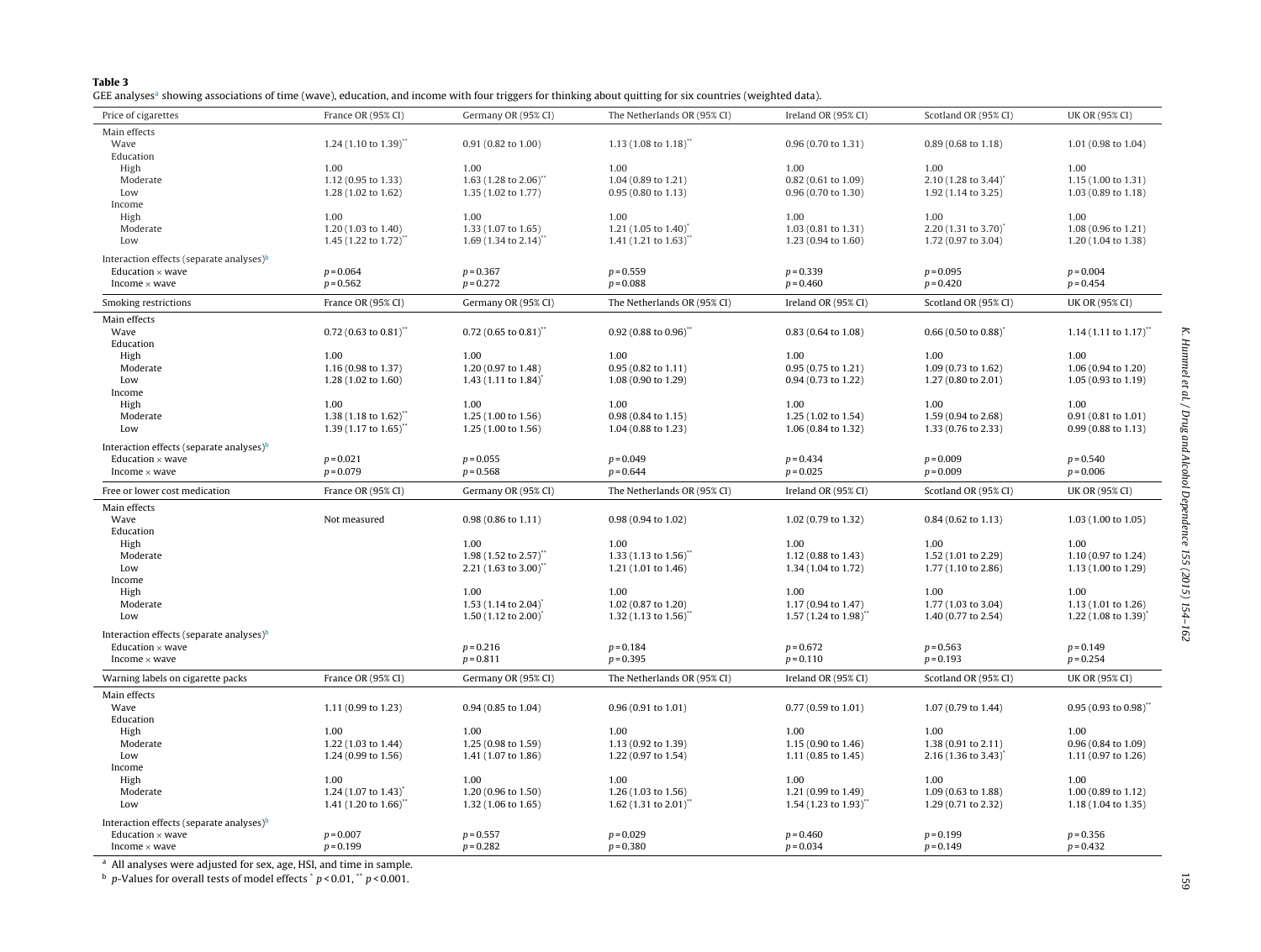and 2009 after a price increase in 2008, and the same was found between 2010 and 2011. In France, there was an increase between 2008 and 2012, although no large price increases were implemented. In total, half of the cigarette price increases were followed by a significant increase in smokers mentioning cigarette price as a trigger for thinking about quitting.

In contrast, with regard to smoking restrictions in public places, the implementation was followed by a decrease in mentioning this as a trigger for thinking about quitting in four countries. We found a general increase in mentioning this trigger in the UK, but this increase took place before the implementation of the smoking restrictions in 2007. However, previous research showed that smoking restrictions are effective in stimulating smoking cessation [\(Wilson](#page-9-0) et [al.,](#page-9-0) [2012\).](#page-9-0) Therefore, a probable explanation for our finding is that smokers quit smoking in anticipation of the actual implementation of the smoking restrictions as previous research showed as well [\(Fowkes](#page-8-0) et [al.,](#page-8-0) [2008\).](#page-8-0)

With respect to warning labels on cigarette packs, we saw an increase between 2008 and 2012 in mentioning this as a trigger for thinking about quitting in France which is likely to be related to the introduction of pictorial warning labels in France between April, 2010 and April, 2011.We also found a decrease between 2003 and 2004 in the UK where text warning labels were implemented in 2003 before the (wave 2) survey measurement. Furthermore, mentioning warning labels increased between October, 2008 and the second half of 2010 in the UK where pictorial warning labels were introduced between October, 2008 and September, 2010. This is consistent with previous research showing that implementing textual as well as pictorial warning labels is associated with changes in self-reported indicators of impact ([European](#page-8-0) [Commission,](#page-8-0) [2009;](#page-8-0) [Hammond](#page-8-0) et [al.,](#page-8-0) [2004\).](#page-8-0) Taking the results together, we found partial support for our expectation that smokers would be more likely to mention recently implemented policies as a trigger for thinking about quitting. We saw more expected increases (29%) than unexpected increases (14%).

The second research question was whether there were education and income differences regarding these policy triggers for thinking about quitting. It is notable that all policies were mentioned more often by low and/or moderate education smokers than high education smokers and by low and/or moderate income smokers than high income smokers. Education differences were especially large for free or lower cost medication and for warning labels, while income differences were especially large for price of cigarettes and free or lower cost medication. Most previous studies that investigated socioeconomic differences in reporting reasons to quit also described that groups with a low SES mentioned economic costs more often than smokers with a high SES ([Gallus](#page-8-0) et [al.,](#page-8-0) [2013;](#page-8-0) [Hill](#page-8-0) et [al.,](#page-8-0) [2014;](#page-8-0) [Pisinger](#page-8-0) et [al.,](#page-8-0) [2011;](#page-8-0) [Vangeli](#page-8-0) [and](#page-8-0) [West,](#page-8-0) [2008\).](#page-8-0) Previous studies on socioeconomic differences in the impact of free or lower cost medication and warning labels showed mixed results ([Brown](#page-8-0) et [al.,](#page-8-0) [2014a;](#page-8-0) [Giskes](#page-8-0) et [al.,](#page-8-0) [2007;](#page-8-0) [Hitchman](#page-8-0) et [al.,](#page-8-0) [2012;](#page-8-0) [Vangeli](#page-8-0) [and](#page-8-0) [West,](#page-8-0) [2008;](#page-8-0) [Yong](#page-8-0) et [al.,](#page-8-0) [2014\).](#page-8-0)

For the third research question we examined whether the education and income differences changed over time. We saw that for most policies and in most countries, the associations did not change significantly over time. The largest change was that low education smokers in France mentioned warning labels more often over time than moderate and high education smokers. Because pictorial warning labels were introduced in 2010, this suggests that these warning labels might function more often as a trigger among low education smokers.

### 4.1. Practical implications

The results of the present study showed that low SES smokers perceive changes in policies more often as a trigger for thinking about quitting than high SES smokers. However, previous research indicated that low SES smokers are less likely to quit smoking [\(Hiscock](#page-8-0) et [al.,](#page-8-0) [2012\).](#page-8-0) Future public health campaigns, which often accompany new policies, should therefore be targeted at low SES smokers to support them in their quitting. Previous research showed mixed results regarding the effect of such campaigns for different socioeconomic subgroups, but emphasized the importance of sufficient exposure and campaign reach for low SES groups [\(Durkin](#page-8-0) et [al.,](#page-8-0) [2012\).](#page-8-0) With these campaigns, low SES smokers could be well informed about the introduction of new policies and reminded that this is a good opportunity to make a quit attempt.

#### 4.2. Limitations

Several limitations should be taken into account when interpreting the results. First of all, the survey waves were not always conducted immediately before and after a change in policy which would have made the interpretation of the relationships between policy implementation and thinking about quitting more straightforward. Another limitation is that the measures used in this study were self-reported perceptions of impact. Smokers' perceptions of what triggered them to think about quitting may differ from actual triggers. We also only investigated policy triggers for thinking about quitting among continuing smokers, i.e., those who did not quit due to the policy implementation. Because such triggers could actually influence cessation behavior, we have most likely underestimated the importance of policy triggers after the actual policy implementation. Moreover, a considerable number of respondents were lost to follow-up. Because young smokers were more likely to drop out of the sample in all countries, the results of the current study may not be fully generalizable to all smokers. Furthermore, the included countries conducted different numbers of survey waves, with a different number of participants, and different time intervals between survey waves which impedes the interpretation of country differences. Nevertheless, most findings were comparable across countries.

#### 4.3. Conclusion

Tobacco control policies have the potential to work as a trigger to increase thoughts about quitting in smokers with low education and low income. The four policies examined in this study (cigarette price, smoking restrictions in public places, free or lower cost medication, and warning labels) were mentioned more often as triggers for thinking about quitting by low/moderate education and low/moderate income smokers than high education and high income smokers. The education and income differences did not change significantly over time for most policies and in most countries. Our findings about self-reported perceptions of impact suggest that tobacco control policies have the potential to reduce health inequalities in smoking.

#### **Role of funding source**

The ITC Europe surveys were supported by grants from the French Institute for Health Promotion and Health Education (INPES), the French National Cancer Institute (INCa), Observatoire Français des drogues et toxicomanies (OFDT) (06/2d0708/191-2-LL) (France), The Netherlands Organization for Health Research and Development (ZonMw) (121010008, 70000001, 200130002) (The Netherlands), German Federal Ministry of Health, Dieter Mennekes-Umweltstiftung, German Cancer Research Center (DKFZ) (Germany), US National Cancer Institute R01 CA090955 (Ireland), Cancer Research UK C312/A6465, Cancer Research UK C312/A3726, Cancer Research UK C312/A11039 (UK), NHS Health Scotland RE065, and Flight Attendants' Medical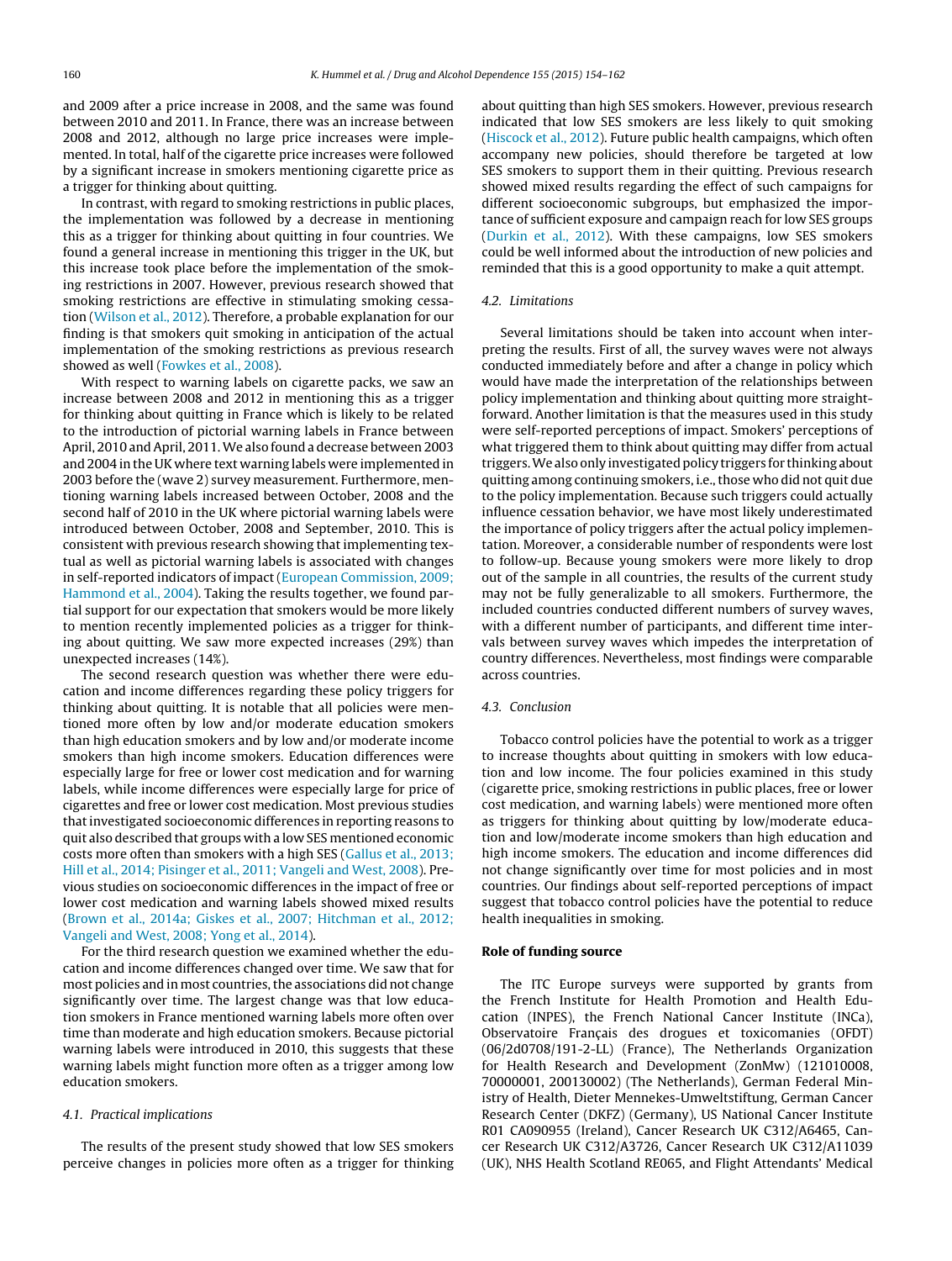<span id="page-8-0"></span>Research Institute (FAMRI) (Scotland). The ITC Project is supported by the US National Cancer Institute (P50 CA111236, R01 CA100362, and P01 CA138389), and the Canadian Institutes of Health Research (57897, 79551, 115016). Additional support was provided to Geoffrey T. Fong from a Senior Investigator Award from the Ontario Institute for Cancer Research and a Prevention Scientist Award from the Canadian Cancer Society Research Institute. This paper is a deliverable within the SILNE Project 'Tackling socioeconomic inequalities in smoking: Learning from natural experiments by time trend analyses and cross-national comparisons'. The SILNE Project is funded by the European Commission through FP7 HEALTH-F3-2011-278273.

The funders had no involvement in the design of the study, the collection, analysis and interpretation of the data, the writing of the paper, or the decision to submit the paper for publication.

#### **Contributors**

KH conducted the statistical analyses and drafted the manuscript. She is the guarantor of the paper. GEN and HdV contributed to the design of the study. All authors contributed to the interpretation of the data and to the writing of the manuscript. All authors revised the manuscript critically for important intellectual content and read and approved the final manuscript.

#### **Conflict of interest statement**

No conflict declared.

## **Acknowledgements**

Several members of the ITC Project team at the University of Waterloo have assisted in all stages of conducting the ITC Europe surveys, which we gratefully acknowledge. In particular, we thank Thomas Agar, Project Manager of ITC Europe, and Frank Chaloupka, who advised on the price data and inflation correction.

#### **References**

- Baha, M., Le Faou, A.L., 2010. Smokers' reasons for quitting in an anti-smoking social context. Public Health 124, 225–231, [http://dx.doi.org/10.1016/j.puhe.](dx.doi.org/10.1016/j.puhe.2010.02.011) [2010.02.011](dx.doi.org/10.1016/j.puhe.2010.02.011)
- Ballinger, G.A., 2004. [Using](http://refhub.elsevier.com/S0376-8716(15)01065-0/sbref0010) [generalized](http://refhub.elsevier.com/S0376-8716(15)01065-0/sbref0010) [estimating](http://refhub.elsevier.com/S0376-8716(15)01065-0/sbref0010) [equations](http://refhub.elsevier.com/S0376-8716(15)01065-0/sbref0010) [for](http://refhub.elsevier.com/S0376-8716(15)01065-0/sbref0010) [longitudinal](http://refhub.elsevier.com/S0376-8716(15)01065-0/sbref0010) [data](http://refhub.elsevier.com/S0376-8716(15)01065-0/sbref0010) [analysis.](http://refhub.elsevier.com/S0376-8716(15)01065-0/sbref0010) [Organ.](http://refhub.elsevier.com/S0376-8716(15)01065-0/sbref0010) [Res.](http://refhub.elsevier.com/S0376-8716(15)01065-0/sbref0010) [Methods](http://refhub.elsevier.com/S0376-8716(15)01065-0/sbref0010) [7,](http://refhub.elsevier.com/S0376-8716(15)01065-0/sbref0010) [127](http://refhub.elsevier.com/S0376-8716(15)01065-0/sbref0010)–[150.](http://refhub.elsevier.com/S0376-8716(15)01065-0/sbref0010)
- Bandura, A., 1986. [Social](http://refhub.elsevier.com/S0376-8716(15)01065-0/sbref0015) [Foundations](http://refhub.elsevier.com/S0376-8716(15)01065-0/sbref0015) [of](http://refhub.elsevier.com/S0376-8716(15)01065-0/sbref0015) [Thought](http://refhub.elsevier.com/S0376-8716(15)01065-0/sbref0015) [and](http://refhub.elsevier.com/S0376-8716(15)01065-0/sbref0015) [Action:](http://refhub.elsevier.com/S0376-8716(15)01065-0/sbref0015) [A](http://refhub.elsevier.com/S0376-8716(15)01065-0/sbref0015) [Social](http://refhub.elsevier.com/S0376-8716(15)01065-0/sbref0015) [Cognitive](http://refhub.elsevier.com/S0376-8716(15)01065-0/sbref0015) [Theory.](http://refhub.elsevier.com/S0376-8716(15)01065-0/sbref0015) [Prentice-Hall,](http://refhub.elsevier.com/S0376-8716(15)01065-0/sbref0015) [Englewood](http://refhub.elsevier.com/S0376-8716(15)01065-0/sbref0015) [Cliffs,](http://refhub.elsevier.com/S0376-8716(15)01065-0/sbref0015) [NJ.](http://refhub.elsevier.com/S0376-8716(15)01065-0/sbref0015)
- Brown, T., Platt, S., Amos, A., 2014a. Equity impact of European individual-level smoking cessation interventions to reduce smoking in adults: a systematic review. Eur. J. Public Health 24, 551–556, [http://dx.doi.org/10.1093/eurpub/](dx.doi.org/10.1093/eurpub/cku065) [cku065](dx.doi.org/10.1093/eurpub/cku065)
- Brown, T., Platt, S., Amos, A., 2014b. Equity impact of population-level interventions and policies to reduce smoking in adults: a systematic review. Drug Alcohol Depend. 138, 7–16, [http://dx.doi.org/10.1016/j.drugalcdep.2014.](dx.doi.org/10.1016/j.drugalcdep.2014.03.001) [03.001](dx.doi.org/10.1016/j.drugalcdep.2014.03.001)
- Caleyachetty, A., Lewis, S., McNeill, A., Leonardi-Bee, J., 2012. Struggling to make ends meet: exploring pathways to understand why smokers in financial difficulties are less likely to quit successfully. Eur. J. Public Health 22 (Suppl. 1), 41–48, [http://dx.doi.org/10.1093/eurpub/ckr199](dx.doi.org/10.1093/eurpub/ckr199)
- Cavazos-Rehg, P.A., Krauss, M.J., Spitznagel, E.L., Chaloupka, F.J., Luke, D.A., Waterman, B., Grucza, R.A., Bierut, L.J., 2014. Differential effects of cigarette price changes on adult smoking behaviours. Tob. Control 23, 113–118, [http://](dx.doi.org/10.1136/tobaccocontrol-2012-050517) <dx.doi.org/10.1136/tobaccocontrol-2012-050517>
- Driezen, P., Thompson, M.E., 2011. [Comparing](http://refhub.elsevier.com/S0376-8716(15)01065-0/sbref0040) [Policy](http://refhub.elsevier.com/S0376-8716(15)01065-0/sbref0040) [Measures](http://refhub.elsevier.com/S0376-8716(15)01065-0/sbref0040) [Across](http://refhub.elsevier.com/S0376-8716(15)01065-0/sbref0040) [Multiple](http://refhub.elsevier.com/S0376-8716(15)01065-0/sbref0040) [ITC](http://refhub.elsevier.com/S0376-8716(15)01065-0/sbref0040) [Countries:](http://refhub.elsevier.com/S0376-8716(15)01065-0/sbref0040) [Adjusting](http://refhub.elsevier.com/S0376-8716(15)01065-0/sbref0040) [for](http://refhub.elsevier.com/S0376-8716(15)01065-0/sbref0040) [Time-in-Sample.](http://refhub.elsevier.com/S0376-8716(15)01065-0/sbref0040) [University](http://refhub.elsevier.com/S0376-8716(15)01065-0/sbref0040) [of](http://refhub.elsevier.com/S0376-8716(15)01065-0/sbref0040) [Waterloo.](http://refhub.elsevier.com/S0376-8716(15)01065-0/sbref0040)
- Durkin, S., Brennan, E., Wakefield, M., 2012. Mass media campaigns to promote smoking cessation among adults: an integrative review. Tob. Control 21 (2), 127–138, [http://dx.doi.org/10.1136/tobaccocontrol-2011-050345](dx.doi.org/10.1136/tobaccocontrol-2011-050345)
- European Commission, 2009. [Survey](http://refhub.elsevier.com/S0376-8716(15)01065-0/sbref0050) [on](http://refhub.elsevier.com/S0376-8716(15)01065-0/sbref0050) [tobacco:](http://refhub.elsevier.com/S0376-8716(15)01065-0/sbref0050) [analytical](http://refhub.elsevier.com/S0376-8716(15)01065-0/sbref0050) [report.](http://refhub.elsevier.com/S0376-8716(15)01065-0/sbref0050) [In:](http://refhub.elsevier.com/S0376-8716(15)01065-0/sbref0050) [Flash](http://refhub.elsevier.com/S0376-8716(15)01065-0/sbref0050) [Eurobarometer.](http://refhub.elsevier.com/S0376-8716(15)01065-0/sbref0050) [European](http://refhub.elsevier.com/S0376-8716(15)01065-0/sbref0050) [Commission,](http://refhub.elsevier.com/S0376-8716(15)01065-0/sbref0050) [pp.](http://refhub.elsevier.com/S0376-8716(15)01065-0/sbref0050) [253.](http://refhub.elsevier.com/S0376-8716(15)01065-0/sbref0050)
- European Commission, 2014. [Manufactured](http://refhub.elsevier.com/S0376-8716(15)01065-0/sbref0055) [Tobacco:](http://refhub.elsevier.com/S0376-8716(15)01065-0/sbref0055) [Excise](http://refhub.elsevier.com/S0376-8716(15)01065-0/sbref0055) [Duty](http://refhub.elsevier.com/S0376-8716(15)01065-0/sbref0055) [Rates.](http://refhub.elsevier.com/S0376-8716(15)01065-0/sbref0055) [European](http://refhub.elsevier.com/S0376-8716(15)01065-0/sbref0055) [Commission,](http://refhub.elsevier.com/S0376-8716(15)01065-0/sbref0055) [From](http://refhub.elsevier.com/S0376-8716(15)01065-0/sbref0055) ([https://circabc.europa.eu/faces/jsp/extension/wai/](http://refhub.elsevier.com/S0376-8716(15)01065-0/sbref0055) [navigation/container.jsp](http://refhub.elsevier.com/S0376-8716(15)01065-0/sbref0055).
- Ferketich, A.K., Lugo, A., La Vecchia, C., Fernandez, E., Boffetta, P., Clancy, L., Gallus, S., 2014. Relation between national-level tobacco control policies and

individual-level voluntary home smoking bans in Europe. Tob. Control, [http://](dx.doi.org/10.1136/tobaccocontrol-2014-051819) <dx.doi.org/10.1136/tobaccocontrol-2014-051819>

- Fishbein, M., Ajzen, I., 2010. [Predicting](http://refhub.elsevier.com/S0376-8716(15)01065-0/sbref0065) [and](http://refhub.elsevier.com/S0376-8716(15)01065-0/sbref0065) [Changing](http://refhub.elsevier.com/S0376-8716(15)01065-0/sbref0065) [Behavior:](http://refhub.elsevier.com/S0376-8716(15)01065-0/sbref0065) [The](http://refhub.elsevier.com/S0376-8716(15)01065-0/sbref0065) [Reasoned](http://refhub.elsevier.com/S0376-8716(15)01065-0/sbref0065) [Action](http://refhub.elsevier.com/S0376-8716(15)01065-0/sbref0065) [Approach.](http://refhub.elsevier.com/S0376-8716(15)01065-0/sbref0065) [Taylor](http://refhub.elsevier.com/S0376-8716(15)01065-0/sbref0065) [&](http://refhub.elsevier.com/S0376-8716(15)01065-0/sbref0065) [Francis,](http://refhub.elsevier.com/S0376-8716(15)01065-0/sbref0065) [New](http://refhub.elsevier.com/S0376-8716(15)01065-0/sbref0065) [York,](http://refhub.elsevier.com/S0376-8716(15)01065-0/sbref0065) [NY.](http://refhub.elsevier.com/S0376-8716(15)01065-0/sbref0065)
- Fong, G.T., Cummings, K.M., Borland, R., Hastings, G., Hyland, A., Giovino, G.A., Hammond, D., Thompson, M.E., 2006. The conceptual framework of the International Tobacco Control (ITC) Policy Evaluation Project. Tob. Control 15 (Suppl. 3), 3–11, [http://dx.doi.org/10.1136/tc.2005.015438](dx.doi.org/10.1136/tc.2005.015438)
- Fowkes, F.J., Stewart, M.C., Fowkes, F.G., Amos, A., Price, J.F., 2008. Scottish smoke-free legislation and trends in smoking cessation. Addiction 103, 1888–1895, [http://dx.doi.org/10.1111/j.1360-0443.2008.02350.x](dx.doi.org/10.1111/j.1360-0443.2008.02350.x)
- Gallus, S., Muttarak, R., Franchi, M., Pacifici, R., Colombo, P., Boffetta, P., Leon, M.E., La Vecchia, C., 2013. Why do smokers quit? Eur. J. Cancer Prev. 22, 96–101, [http://dx.doi.org/10.1097/CEJ.0b013e3283552da8](dx.doi.org/10.1097/CEJ.0b013e3283552da8)
- Giskes, K., Kunst, A.E., Ariza, C., Benach, J., Borrell, C., Helmert, U., Judge, K., Lahelma, E., Moussa, K., Ostergren, P.O., Patja, K., Platt, S., et al., 2007. Applying an equity lens to tobacco-control policies and their uptake in six Western-European countries. J. Public Health Policy 28, 261–280, [http://dx.doi.](dx.doi.org/10.1057/palgrave.jphp.3200132) [org/10.1057/palgrave.jphp.3200132](dx.doi.org/10.1057/palgrave.jphp.3200132)
- Giskes, K., Kunst, A.E., Benach, J., Borrell, C., Costa, G., Dahl, E., Dalstra, J.A., Federico, B., Helmert, U., Judge, K., Lahelma, E., Moussa, K., 2005. Trends in smoking behaviour between 1985 and 2000 in nine European countries by education. J. Epidemiol. Community Health 59, 395–401, [http://dx.doi.org/10.1136/jech.](dx.doi.org/10.1136/jech.2004.025684) [2004.025684](dx.doi.org/10.1136/jech.2004.025684)
- Grotvedt, L., Stavem, K., 2005. Association between age, gender and reasons for smoking cessation. Scand. J. Public Health 33, 72–76, [http://dx.doi.org/10.](dx.doi.org/10.1080/14034940410028361) [1080/14034940410028361](dx.doi.org/10.1080/14034940410028361)
- Guillaumier, A., Bonevski, B., Paul, C., D'Este, C., Doran, C., Siahpush, M., 2014. Paying the price: a cross-sectional survey of Australian socioeconomically disadvantaged smokers' responses to hypothetical cigarette price rises. Drug Alcohol Rev. 33, 177–185, [http://dx.doi.org/10.1111/dar.12103](dx.doi.org/10.1111/dar.12103)
- Hammond, D., McDonald, P.W., Fong, G.T., Brown, K.S., Cameron, R., 2004. [The](http://refhub.elsevier.com/S0376-8716(15)01065-0/sbref0105) [impact](http://refhub.elsevier.com/S0376-8716(15)01065-0/sbref0105) [of](http://refhub.elsevier.com/S0376-8716(15)01065-0/sbref0105) [cigarette](http://refhub.elsevier.com/S0376-8716(15)01065-0/sbref0105) [warning](http://refhub.elsevier.com/S0376-8716(15)01065-0/sbref0105) [labels](http://refhub.elsevier.com/S0376-8716(15)01065-0/sbref0105) [and](http://refhub.elsevier.com/S0376-8716(15)01065-0/sbref0105) [smoke-free](http://refhub.elsevier.com/S0376-8716(15)01065-0/sbref0105) [bylaws](http://refhub.elsevier.com/S0376-8716(15)01065-0/sbref0105) [on](http://refhub.elsevier.com/S0376-8716(15)01065-0/sbref0105) [smoking](http://refhub.elsevier.com/S0376-8716(15)01065-0/sbref0105) [cessation:](http://refhub.elsevier.com/S0376-8716(15)01065-0/sbref0105) [evidence](http://refhub.elsevier.com/S0376-8716(15)01065-0/sbref0105) [from](http://refhub.elsevier.com/S0376-8716(15)01065-0/sbref0105) [former](http://refhub.elsevier.com/S0376-8716(15)01065-0/sbref0105) [smokers.](http://refhub.elsevier.com/S0376-8716(15)01065-0/sbref0105) [Can.](http://refhub.elsevier.com/S0376-8716(15)01065-0/sbref0105) [J.](http://refhub.elsevier.com/S0376-8716(15)01065-0/sbref0105) [Public](http://refhub.elsevier.com/S0376-8716(15)01065-0/sbref0105) [Health](http://refhub.elsevier.com/S0376-8716(15)01065-0/sbref0105) [95,](http://refhub.elsevier.com/S0376-8716(15)01065-0/sbref0105) [201](http://refhub.elsevier.com/S0376-8716(15)01065-0/sbref0105)–[204.](http://refhub.elsevier.com/S0376-8716(15)01065-0/sbref0105)
- Harper, S., Lynch, J., 2007. [Trends](http://refhub.elsevier.com/S0376-8716(15)01065-0/sbref0110) [in](http://refhub.elsevier.com/S0376-8716(15)01065-0/sbref0110) [socioeconomic](http://refhub.elsevier.com/S0376-8716(15)01065-0/sbref0110) [inequalities](http://refhub.elsevier.com/S0376-8716(15)01065-0/sbref0110) [in](http://refhub.elsevier.com/S0376-8716(15)01065-0/sbref0110) [adult](http://refhub.elsevier.com/S0376-8716(15)01065-0/sbref0110) [health](http://refhub.elsevier.com/S0376-8716(15)01065-0/sbref0110) [behaviors](http://refhub.elsevier.com/S0376-8716(15)01065-0/sbref0110) [among](http://refhub.elsevier.com/S0376-8716(15)01065-0/sbref0110) [U.S.](http://refhub.elsevier.com/S0376-8716(15)01065-0/sbref0110) [states,](http://refhub.elsevier.com/S0376-8716(15)01065-0/sbref0110) [1990](http://refhub.elsevier.com/S0376-8716(15)01065-0/sbref0110)–[2004.](http://refhub.elsevier.com/S0376-8716(15)01065-0/sbref0110) [Public](http://refhub.elsevier.com/S0376-8716(15)01065-0/sbref0110) [Health](http://refhub.elsevier.com/S0376-8716(15)01065-0/sbref0110) [Rep.](http://refhub.elsevier.com/S0376-8716(15)01065-0/sbref0110) [122,](http://refhub.elsevier.com/S0376-8716(15)01065-0/sbref0110) [177](http://refhub.elsevier.com/S0376-8716(15)01065-0/sbref0110)–[189.](http://refhub.elsevier.com/S0376-8716(15)01065-0/sbref0110)
- Heatherton, T.F., Kozlowski, L.T., Frecker, R.C., Rickert, W., Robinson, J., 1989. [Measuring](http://refhub.elsevier.com/S0376-8716(15)01065-0/sbref0115) [the](http://refhub.elsevier.com/S0376-8716(15)01065-0/sbref0115) [heaviness](http://refhub.elsevier.com/S0376-8716(15)01065-0/sbref0115) [of](http://refhub.elsevier.com/S0376-8716(15)01065-0/sbref0115) [smoking:](http://refhub.elsevier.com/S0376-8716(15)01065-0/sbref0115) [using](http://refhub.elsevier.com/S0376-8716(15)01065-0/sbref0115) [self-reported](http://refhub.elsevier.com/S0376-8716(15)01065-0/sbref0115) [time](http://refhub.elsevier.com/S0376-8716(15)01065-0/sbref0115) [to](http://refhub.elsevier.com/S0376-8716(15)01065-0/sbref0115) [the](http://refhub.elsevier.com/S0376-8716(15)01065-0/sbref0115) [first](http://refhub.elsevier.com/S0376-8716(15)01065-0/sbref0115) [cigarette](http://refhub.elsevier.com/S0376-8716(15)01065-0/sbref0115) [of](http://refhub.elsevier.com/S0376-8716(15)01065-0/sbref0115) [the](http://refhub.elsevier.com/S0376-8716(15)01065-0/sbref0115) [day](http://refhub.elsevier.com/S0376-8716(15)01065-0/sbref0115) [and](http://refhub.elsevier.com/S0376-8716(15)01065-0/sbref0115) [number](http://refhub.elsevier.com/S0376-8716(15)01065-0/sbref0115) [of](http://refhub.elsevier.com/S0376-8716(15)01065-0/sbref0115) [cigarettes](http://refhub.elsevier.com/S0376-8716(15)01065-0/sbref0115) [smoked](http://refhub.elsevier.com/S0376-8716(15)01065-0/sbref0115) [per](http://refhub.elsevier.com/S0376-8716(15)01065-0/sbref0115) [day.](http://refhub.elsevier.com/S0376-8716(15)01065-0/sbref0115) [Br.](http://refhub.elsevier.com/S0376-8716(15)01065-0/sbref0115) [J.](http://refhub.elsevier.com/S0376-8716(15)01065-0/sbref0115) [Addict.](http://refhub.elsevier.com/S0376-8716(15)01065-0/sbref0115) [84,](http://refhub.elsevier.com/S0376-8716(15)01065-0/sbref0115) [791](http://refhub.elsevier.com/S0376-8716(15)01065-0/sbref0115)–[799.](http://refhub.elsevier.com/S0376-8716(15)01065-0/sbref0115)
- Hill, S., Amos, A., Clifford, D., Platt, S., 2014. Impact of tobacco control interventions on socioeconomic inequalities in smoking: review of the evidence. Tob. Control 23 (e2), e89–e97, [http://dx.doi.org/10.1136/tobaccocontrol-2013-051110](dx.doi.org/10.1136/tobaccocontrol-2013-051110)
- Hiscock, R., Bauld, L., Amos, A., Fidler, J.A., Munafo, M., 2012a. Socioeconomic status and smoking: a review. Ann. N.Y. Acad. Sci. 1248, 107–123, [http://dx.doi.org/](dx.doi.org/10.1111/j.1749-6632.2011.06202.x) [10.1111/j.1749-6632.2011.06202.x](dx.doi.org/10.1111/j.1749-6632.2011.06202.x)
- Hiscock, R., Bauld, L., Amos, A., Platt, S., 2012b. Smoking and socioeconomic status in England: the rise of the never smoker and the disadvantaged smoker. Public Health (Oxford) 34, 390–396, [http://dx.doi.org/10.1093/pubmed/fds012](dx.doi.org/10.1093/pubmed/fds012)
- Hitchman, S.C., Mons, U., Nagelhout, G.E., Guignard, R., McNeill, A., Willemsen, M.C., Driezen, P., Wilquin, J.L., Beck, F., Du-Roscoat, E., Potschke-Langer, M., Hammond, D., Fong, G.T., 2012. Effectiveness of the European Union text-only cigarette health warnings: findings from four countries. Eur. J. Public Health 22, 693–699, [http://dx.doi.org/10.1093/eurpub/ckr099](dx.doi.org/10.1093/eurpub/ckr099)
- Hosseinpoor, A.R., Bergen, N., Kunst, A., Harper, S., Guthold, R., Rekve, D., d'Espaignet, E.T., aidoo, N., Chatterji, S., 2012. Socioeconomic inequalities in risk factors for non communicable diseases in low-income and middle-income countries: results from the World Health Survey. BMC Public Health 12, 912, [http://dx.doi.org/10.1186/1471-2458-12-912](dx.doi.org/10.1186/1471-2458-12-912)
- Jin, J.M., 2011. [Working](http://refhub.elsevier.com/S0376-8716(15)01065-0/sbref0145) [Correlation](http://refhub.elsevier.com/S0376-8716(15)01065-0/sbref0145) [Selection](http://refhub.elsevier.com/S0376-8716(15)01065-0/sbref0145) [in](http://refhub.elsevier.com/S0376-8716(15)01065-0/sbref0145) [Generalized](http://refhub.elsevier.com/S0376-8716(15)01065-0/sbref0145) [Estimating](http://refhub.elsevier.com/S0376-8716(15)01065-0/sbref0145) [Equations.](http://refhub.elsevier.com/S0376-8716(15)01065-0/sbref0145) [University](http://refhub.elsevier.com/S0376-8716(15)01065-0/sbref0145) [of](http://refhub.elsevier.com/S0376-8716(15)01065-0/sbref0145) [Iowa](http://refhub.elsevier.com/S0376-8716(15)01065-0/sbref0145) [\(Ph.D.](http://refhub.elsevier.com/S0376-8716(15)01065-0/sbref0145) [Dissertation\).](http://refhub.elsevier.com/S0376-8716(15)01065-0/sbref0145)
- Kaleta, D., Korytkowski, P., Makowiec-Dabrowska, T., Usidame, B., Bak-Romaniszyn, L., Fronczak, A., 2012. Predictors of long-term smoking cessation: results from the global adult tobacco survey in Poland (2009–2010). BMC Public Health 12, 1020, [http://dx.doi.org/10.1186/1471-2458-12-1020](dx.doi.org/10.1186/1471-2458-12-1020) Lang, T.A., Secic, M., 2006. [How](http://refhub.elsevier.com/S0376-8716(15)01065-0/sbref0155) [to](http://refhub.elsevier.com/S0376-8716(15)01065-0/sbref0155) [Report](http://refhub.elsevier.com/S0376-8716(15)01065-0/sbref0155) [Statistics](http://refhub.elsevier.com/S0376-8716(15)01065-0/sbref0155) [in](http://refhub.elsevier.com/S0376-8716(15)01065-0/sbref0155) [Medicine,](http://refhub.elsevier.com/S0376-8716(15)01065-0/sbref0155) [second](http://refhub.elsevier.com/S0376-8716(15)01065-0/sbref0155) [ed.](http://refhub.elsevier.com/S0376-8716(15)01065-0/sbref0155)
- [American](http://refhub.elsevier.com/S0376-8716(15)01065-0/sbref0155) [College](http://refhub.elsevier.com/S0376-8716(15)01065-0/sbref0155) [of](http://refhub.elsevier.com/S0376-8716(15)01065-0/sbref0155) [Physicians,](http://refhub.elsevier.com/S0376-8716(15)01065-0/sbref0155) [Philadelphia,](http://refhub.elsevier.com/S0376-8716(15)01065-0/sbref0155) [PA.](http://refhub.elsevier.com/S0376-8716(15)01065-0/sbref0155)
- McCaul, K.D., Hockemeyer, J.R., Johnson, R.J., Zetocha, K., Quinlan, K., Glasgow, R.E., 2006. Motivation to quit using cigarettes: a review. Addict. Behav. 31, 42–56, [http://dx.doi.org/10.1016/j.addbeh.2005.04.004](dx.doi.org/10.1016/j.addbeh.2005.04.004)
- Pisinger, C., Aadahl, M., Toft, U., Jorgensen, T., 2011. Motives to quit smoking and reasons to relapse differ by socioeconomic status. Prev. Med. 52, 48-52, [http://](dx.doi.org/10.1016/j.ypmed.2010.10.007) <dx.doi.org/10.1016/j.ypmed.2010.10.007>
- Rogers, R.W., Prentice-Dunn, S., 1997. [Protection](http://refhub.elsevier.com/S0376-8716(15)01065-0/sbref0170) [motivation](http://refhub.elsevier.com/S0376-8716(15)01065-0/sbref0170) [theory.](http://refhub.elsevier.com/S0376-8716(15)01065-0/sbref0170) [In:](http://refhub.elsevier.com/S0376-8716(15)01065-0/sbref0170) [Gochman,](http://refhub.elsevier.com/S0376-8716(15)01065-0/sbref0170) [D.S.](http://refhub.elsevier.com/S0376-8716(15)01065-0/sbref0170) [\(Ed.\),](http://refhub.elsevier.com/S0376-8716(15)01065-0/sbref0170) [Handbook](http://refhub.elsevier.com/S0376-8716(15)01065-0/sbref0170) [Of](http://refhub.elsevier.com/S0376-8716(15)01065-0/sbref0170) [Health](http://refhub.elsevier.com/S0376-8716(15)01065-0/sbref0170) [Behavior](http://refhub.elsevier.com/S0376-8716(15)01065-0/sbref0170) [Research](http://refhub.elsevier.com/S0376-8716(15)01065-0/sbref0170) [I:](http://refhub.elsevier.com/S0376-8716(15)01065-0/sbref0170) [Personal](http://refhub.elsevier.com/S0376-8716(15)01065-0/sbref0170) [And](http://refhub.elsevier.com/S0376-8716(15)01065-0/sbref0170) [Social](http://refhub.elsevier.com/S0376-8716(15)01065-0/sbref0170) [Determinants.](http://refhub.elsevier.com/S0376-8716(15)01065-0/sbref0170) [Plenum](http://refhub.elsevier.com/S0376-8716(15)01065-0/sbref0170) [Press,](http://refhub.elsevier.com/S0376-8716(15)01065-0/sbref0170) [New](http://refhub.elsevier.com/S0376-8716(15)01065-0/sbref0170) [York,](http://refhub.elsevier.com/S0376-8716(15)01065-0/sbref0170) [NY.](http://refhub.elsevier.com/S0376-8716(15)01065-0/sbref0170)
- Rosenstock, I., 1974. [Historical](http://refhub.elsevier.com/S0376-8716(15)01065-0/sbref0175) [origins](http://refhub.elsevier.com/S0376-8716(15)01065-0/sbref0175) [of](http://refhub.elsevier.com/S0376-8716(15)01065-0/sbref0175) [the](http://refhub.elsevier.com/S0376-8716(15)01065-0/sbref0175) [health](http://refhub.elsevier.com/S0376-8716(15)01065-0/sbref0175) [belief](http://refhub.elsevier.com/S0376-8716(15)01065-0/sbref0175) [model.](http://refhub.elsevier.com/S0376-8716(15)01065-0/sbref0175) [Health](http://refhub.elsevier.com/S0376-8716(15)01065-0/sbref0175) [Educ.](http://refhub.elsevier.com/S0376-8716(15)01065-0/sbref0175) [Behav.](http://refhub.elsevier.com/S0376-8716(15)01065-0/sbref0175) [2,](http://refhub.elsevier.com/S0376-8716(15)01065-0/sbref0175) [328–335.](http://refhub.elsevier.com/S0376-8716(15)01065-0/sbref0175)
- Ross, H., Blecher, E., Yan, L., Hyland, A., 2011. Do cigarette prices motivate smokers to quit? New evidence from the ITC survey. Addiction 106, 609-619, [http://dx.](dx.doi.org/10.1111/j.1360-0443.2010.03192.x) [doi.org/10.1111/j.1360-0443.2010.03192.x](dx.doi.org/10.1111/j.1360-0443.2010.03192.x)
- Scollo, M., Hayes, L., Wakefield, M., 2013. What price quitting? The price of cigarettes at which smokers say they would seriously consider trying to quit. BMC Public Health 13, 650, [http://dx.doi.org/10.1186/1471-2458-13-650](dx.doi.org/10.1186/1471-2458-13-650)